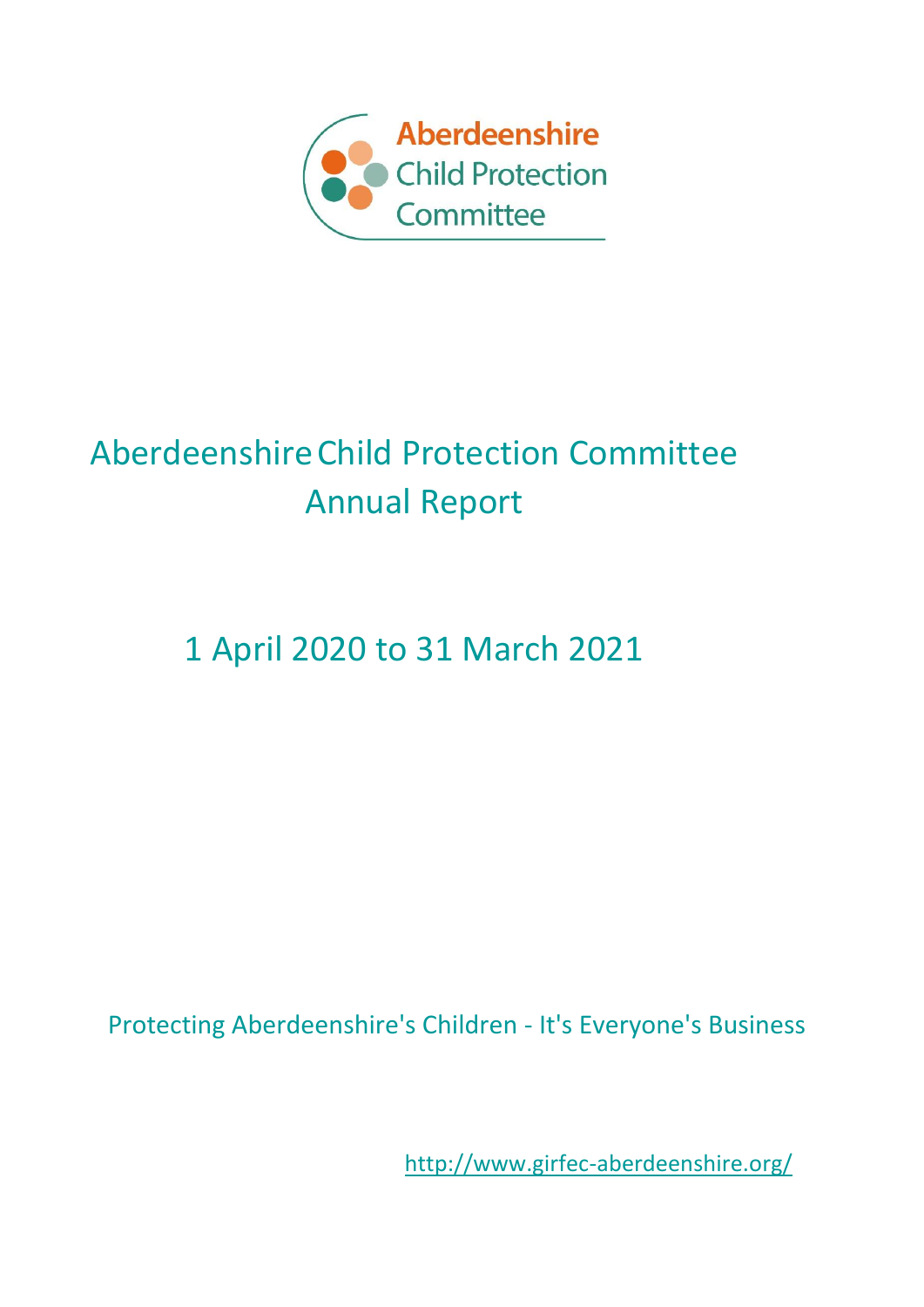

| <i><b>Index</b></i>                                                  | Page/s    |
|----------------------------------------------------------------------|-----------|
| <i><u><b>Introduction</b></u></i>                                    | 3         |
| Aberdeenshire Demographics                                           | 5         |
| <b>National Context</b>                                              | 6         |
| Our Vision for Children, Young People & Families in<br>Aberdeenshire | 7         |
| Aberdeenshire Child Protection Committee arrangements                | $8 - 10$  |
| Data & Self-Evaluation                                               | $11 - 12$ |
| <b>Improvement Activities</b>                                        | $13 - 19$ |
| <b>Supporting our Workforce</b>                                      | $20 - 22$ |
| Aberdeenshire CPC Priorities for 2020-2023                           | 22        |
| <b>Child Protection Advice</b>                                       | 23        |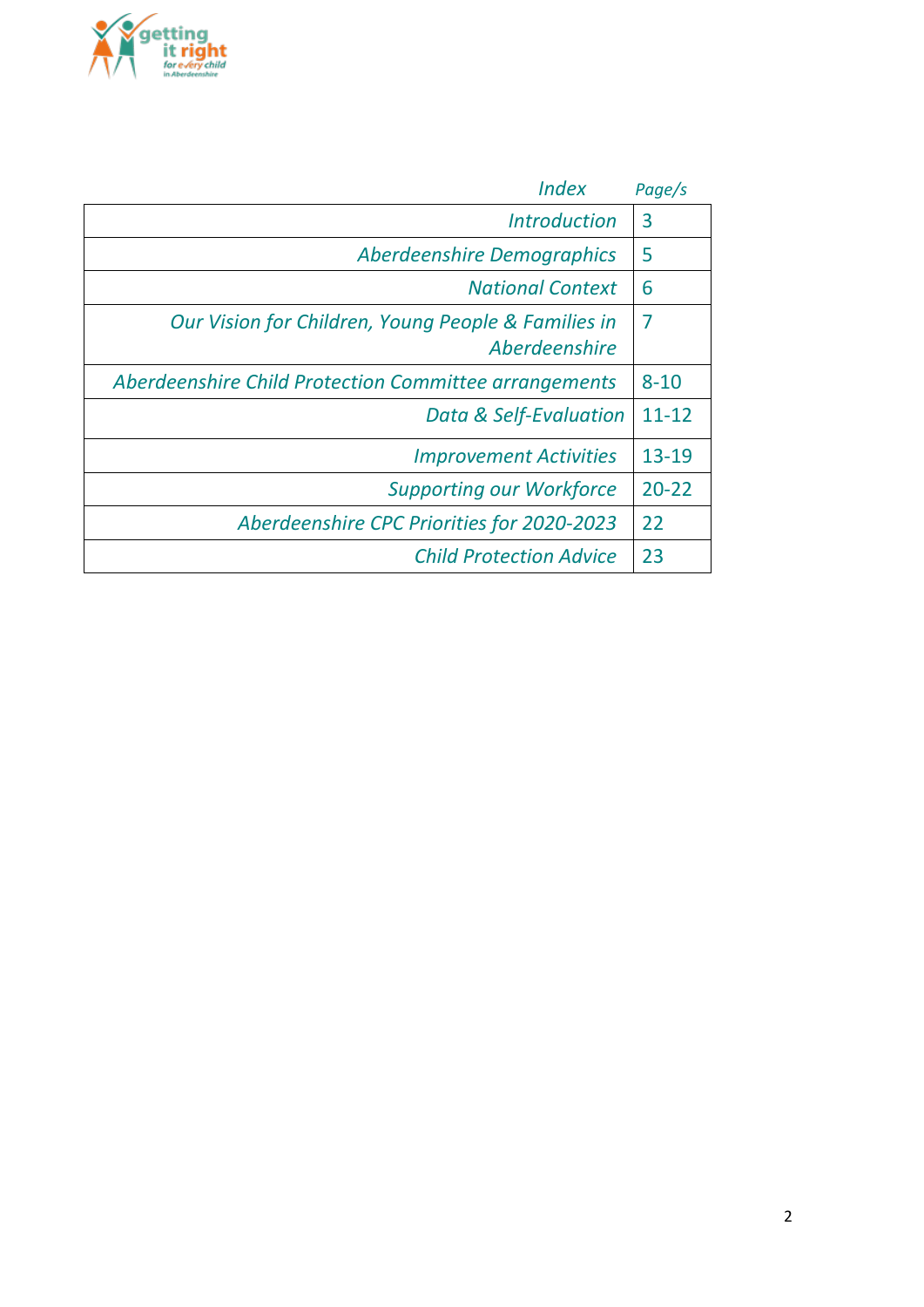

## Introduction from CPC Chair

I am delighted to present my first annual report for Aberdeenshire Child Protection Committee. I took up the post of Independent Chair of the CPC in April 2020 just as the country was beginning to grapple with the onset of Covid 19 and a national lockdown. At that point we really had no understanding of what lay ahead of us or how long it would take to get to grips with the pandemic and its impact. Short term challenges involved getting to grips with the technology and learning how to connect with colleagues over the airwaves. In the medium term we had to consider how we supported colleagues who were exhausted, felt isolated after many months of working at home or were trying to manage home working alongside meeting the demands of home schooling. As we look to the long term, we are just beginning to understand the impact of the pandemic on our most vulnerable in terms of mental health, exploitation, and poverty amongst many other challenges.

Throughout 2020/21 Aberdeenshire Child Protection Committee increased the number of meetings in order to ensure a rapid and robust response to the emerging challenges. I am very grateful to all members for their commitment to the work of the committee and their determination to keep Aberdeenshire's children safe throughout the year. As a result of their hard work and the support of the subgroups the CPC delivered on a number of key objectives as described throughout this report. I am also very grateful to our Lead Officer, Emma Toner, for her support and resilience throughout the year.

Without doubt this has been a very difficult year for us all. The pandemic added to the complexity of our work but also offered opportunities that would not have been realised under normal working conditions. Looking to the future the longer-term impact of the pandemic will continue to be challenging and will require us to be even better collaborators and partners despite the individual pressures facing each organisation.

Susan Maclaren Independent Chair Aberdeenshire CPC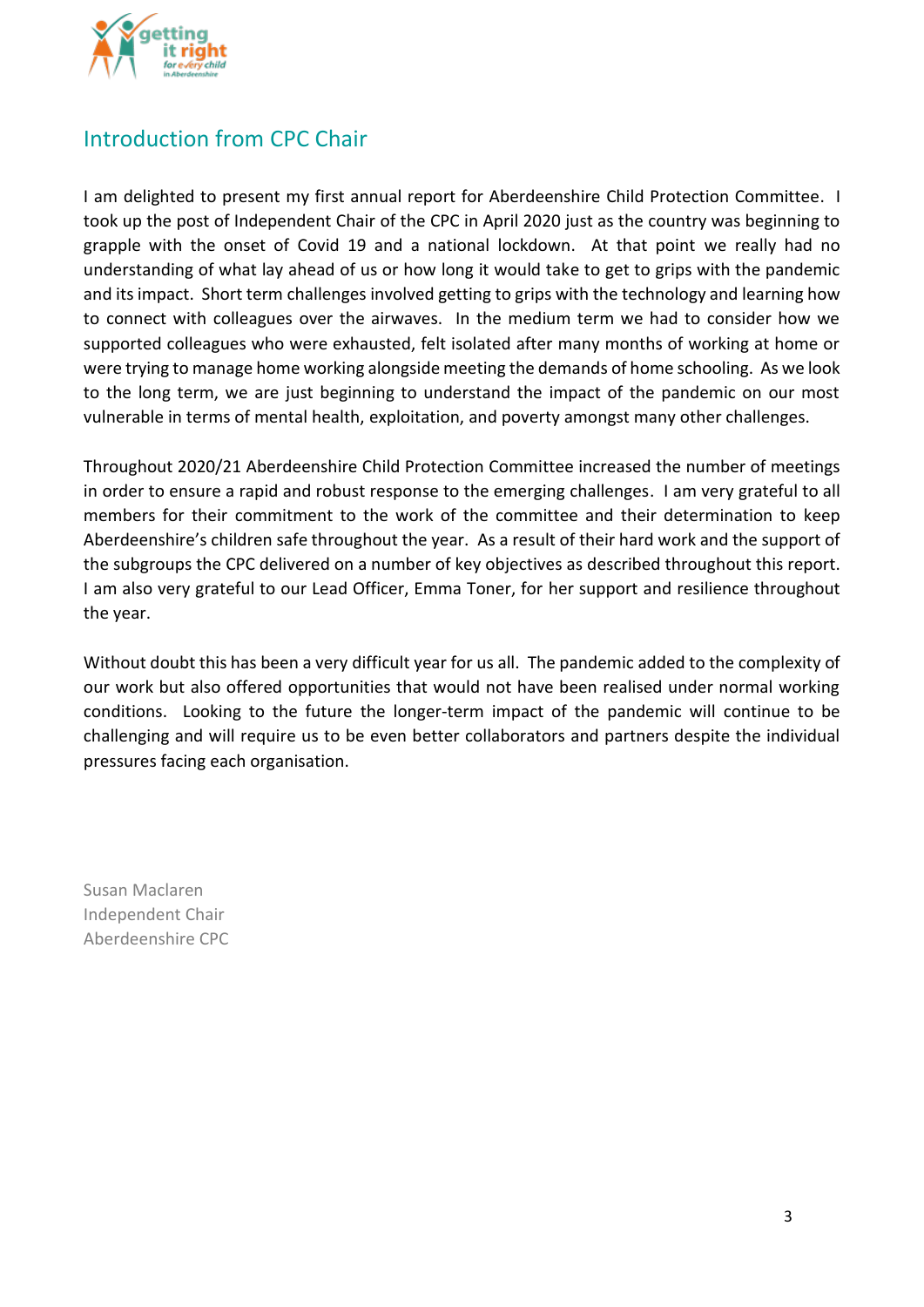

## Message from Chief Officers

The Executive Group for Public Protection (EGPP) are pleased to support and welcome you to the Aberdeenshire Child Protection Committee (CPC) Annual Report 2020/21 which covers the work of the CPC during the period 01 April 2020 to 31 March 2021.

The National Guidance for Child Protection in Scotland 2014 requires that each CPC be governed by a Chief Officer Group – in Aberdeenshire, the Executive Group for Public Protection (EGPP). The Chief Officers of the public sector organisations in Aberdeenshire, Grampian NHS Board, the Command Team of Police Scotland's Grampian Division, Aberdeenshire Voluntary Action and Aberdeenshire Council are responsible for the leadership, direction and scrutiny of the local child protection services and they have strategic responsibility for the Aberdeenshire CPC.

The EGPP continually strives for excellence in Aberdeenshire's children's services and whilst there have been significant changes in our CPC leader arrangements, the EGPP has continued to provide strong and robust collective leadership; direction; governance; scrutiny; challenge and support to the work of the CPC ensuring commitment to the protection of children and young people in Aberdeenshire remains paramount.

The Aberdeenshire Child Protection Committee has a key role to play in the continuous improvement of child protection policy and practice as a locally based, multi-agency strategic partnership responsible for the design, development, publication, distribution, dissemination, implementation and evaluation of child protection policy and practice across Aberdeenshire. The CPC is also responsible for the quality assurance of multi-agency practice and ensuring that the performance measures put in place ultimately lead to improving outcomes for children and young people.

Strong leadership and a competent and confident workforce play a critical role in child protection. Two key issues are the importance of leadership in local child protection, particularly with regard to the way in which services are steered by senior managers, and the professional development of those working in child protection. The EGPP would like to recognise and thank the wider child protection community and all staff working in the public, private, third and independent sectors across Aberdeenshire; whose commitment, dedication and hard work continues to provide better outcomes for vulnerable children and young people at risk of harm, abuse and exploitation.



Jim Savege George Macdonald Caroline Hiscox Chief Executive Chief Superintendent Chief Executive Aberdeenshire Council **National Police Scotland** NHS Grampian



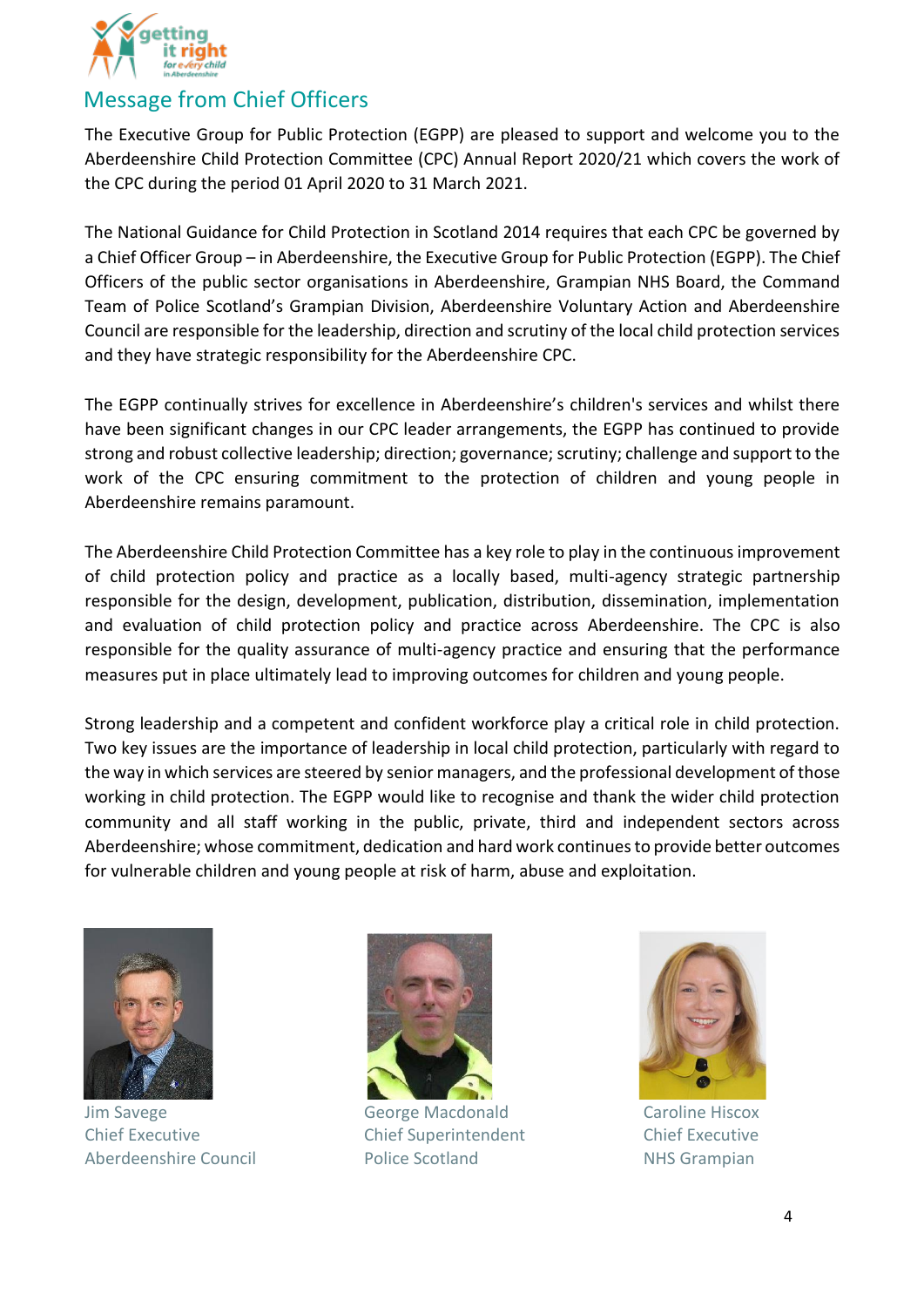



Aberdeenshire is a predominantly rural area in North East Scotland covering a wide geographical area of 6,313 square kilometres (approximately 8% of Scotland's territory).

The Office of National Statistics [1] estimates the Aberdeenshire population in June 2018 as being 261,470 residents. This places Aberdeenshire as having the 6th largest population of the 32 Scottish Council Areas. This represents a small fall of 330 people since 2017 and is the second consecutive year that Aberdeenshire's population has fallen.

Aberdeenshire's child population (aged 0-15 years old), is above the Scottish average and growing steadily, with a predicted further 13.8% rise over the next 25 years.



1. <https://www.ons.gov.uk/>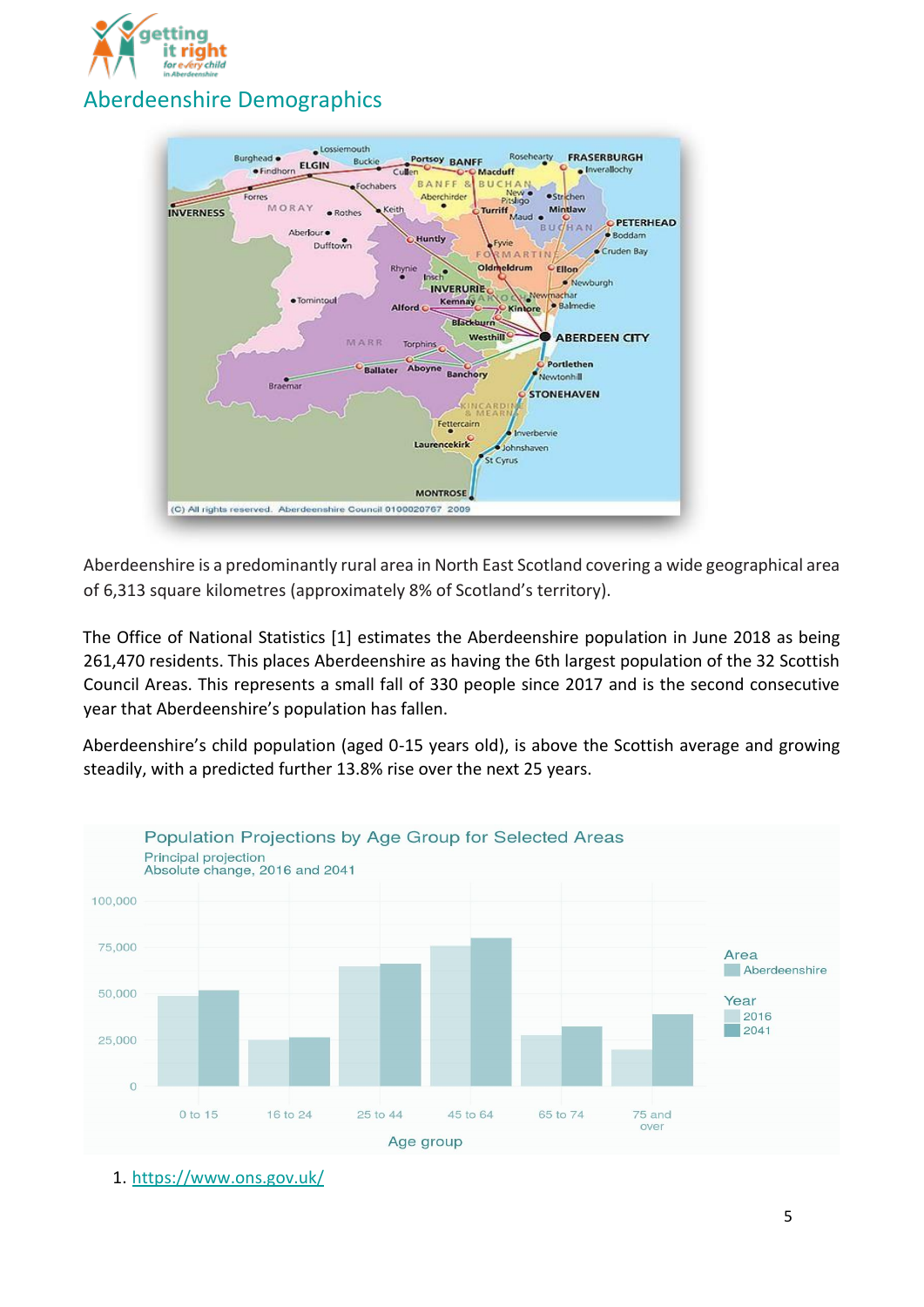

The protection of children and young people in Scotland is set within the wider policy and practice context of Getting it right for every child (GIRFEC). Fundamentally child protection sits within, and is an integral part of, the wider GIRFEC approach. Both are inextricably linked and prerequisites in improving outcomes for children and young people, keeping them safe and protecting them from harm, abuse and exploitation.

This national approach has been further reviewed and strengthened by th[e](https://www.gov.scot/policies/child-protection/child-protection-improvement-programme/) [Scottish Government's](https://www.gov.scot/policies/child-protection/child-protection-improvement-programme/) [Child Protection Improvement Programme \(CPIP\)](https://www.gov.scot/policies/child-protection/child-protection-improvement-programme/) [u](https://www.gov.scot/policies/child-protection/child-protection-improvement-programme/)nderpinned by the Catherine Dyer Child Protection Systems Review [Protecting Scotland's Children and Young People: It is Still Everyone's Job](https://www2.gov.scot/Resource/0051/00514758.pdf) [2017](https://www2.gov.scot/Resource/0051/00514758.pdf) [an](https://www2.gov.scot/Resource/0051/00514758.pdf)[d](https://www2.gov.scot/Resource/0051/00514761.pdf) [Child Protection Improvement Programme Report](https://www2.gov.scot/Resource/0051/00514761.pdf) [2017.](https://www2.gov.scot/Resource/0051/00514761.pdf) A number of national workstreams are ongoing and regular programme updates can be found at the [CPIP blog.](https://blogs.gov.scot/child-protection-improvement-programme/)

One of the Child Protection Improvement Programme actions was that the National Guidance for Child Protection should be revised "to ensure it is consistent with the legislative and policy framework and current practice developments."

This revision has involved consultation and collaboration with a wide range of partners to consider and reflect the range of legislative, policy and practice developments. It incorporates our understanding of best practice from various sources, including practitioner and stakeholder [experience, inspections, research, and learning from Significant Case Reviews \(SCRs\).](https://www.careinspectorate.com/images/documents/4781/Review%20of%20findings%20joint%20inspection%20services%20for%20children%20and%20young%20people%202012-17.pdf) The Joint Strategic Inspection of Services for Children and Young People: Review of Findings from the Inspection Programme 2012-2017 has also provided evidence about areas of progress and areas for improvement.

The revised National Guidance for Child Protection is integral to the rights based Getting it right for every child (GIRFEC) approach; and the GIRFEC National Practice Model is integrated within the revised National Guidance. The safety and wellbeing of children are inseparably connected. This guidance will replace the [National Guidance for Child Protection in](http://www.girfec-aberdeenshire.org/wp-content/uploads/2015/03/National-Guidance-for-Child-Protection-in-Scotland-2014.pdf) [Scotland 2014](http://www.girfec-aberdeenshire.org/wp-content/uploads/2015/03/National-Guidance-for-Child-Protection-in-Scotland-2014.pdf) which describes the functions of Child Protection Committees as continuous improvement; strategic planning and public information and communication. This has been supplemented in 2019 by the advice and guidance document [Protecting children and young people:](https://www.gov.scot/publications/protecting-children-young-people-child-protection-committee-chief-officer-responsibilities/pages/1/) [Child Protection Committee and Chief](https://www.gov.scot/publications/protecting-children-young-people-child-protection-committee-chief-officer-responsibilities/pages/1/)  [Officer responsibilities.](https://www.gov.scot/publications/protecting-children-young-people-child-protection-committee-chief-officer-responsibilities/pages/1/)

It is anticipated that taking forward the updates and ambitions of the new National Guidance will be a significant and challenging role for the CPC Services in the coming year.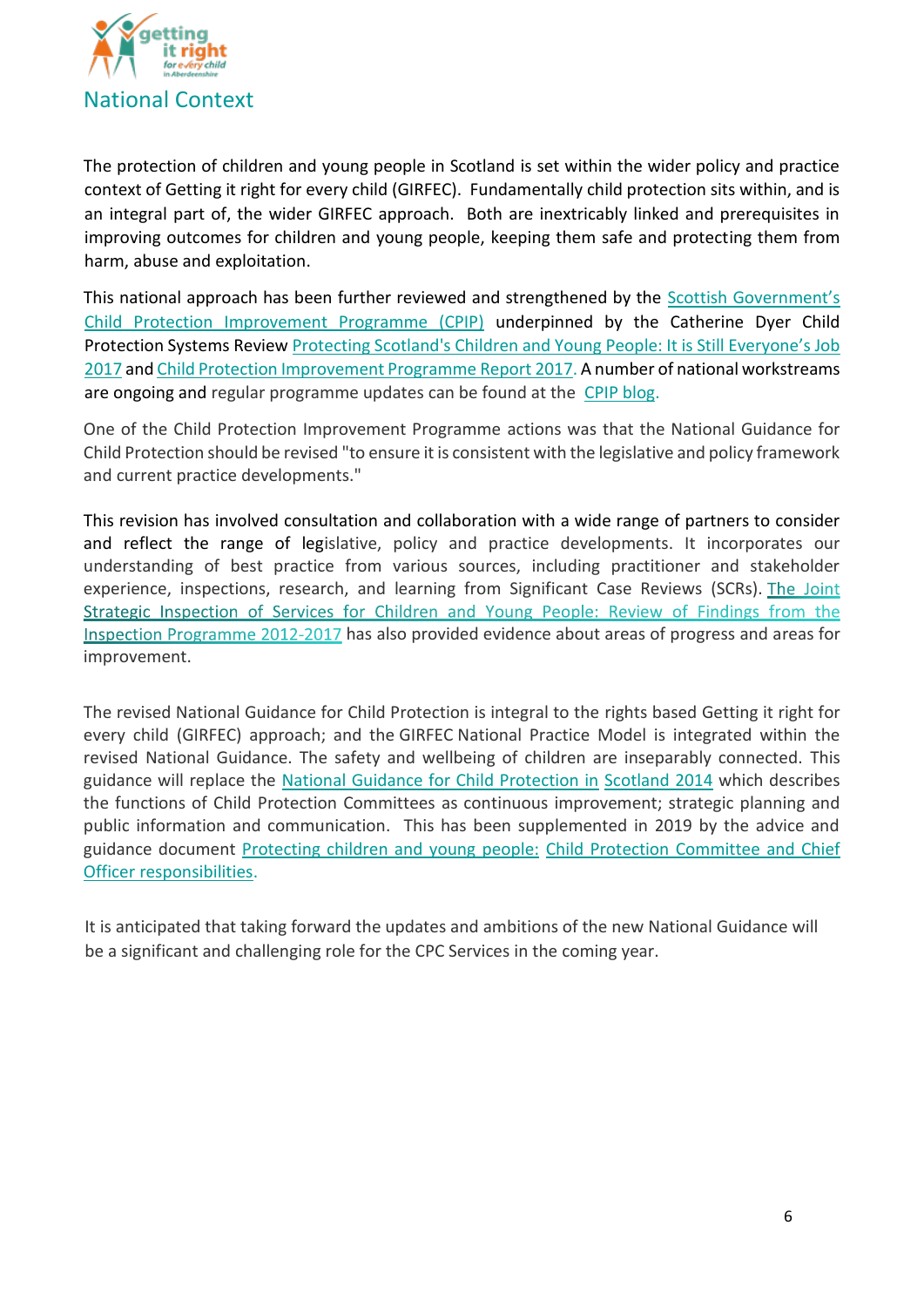

# Our Vision for Children, Young People & Families in Aberdeenshire

'Our commitment to Aberdeenshire's children and young people, is to provide them with the right support, in the right place, at the right time. In helping them reach their individual potential and goals, we will work together to make Aberdeenshire the best place in Scotland to grow up'

This vision reflects a shared commitment to GIRFEC at the highest level across the Community Planning Partnership. Our determined approach to children's services planning, supports continued provision of high quality, inclusive services which promote resilience and wellbeing, and mitigate against the impact of inequality, poverty and disadvantage.

## Service Delivery

Within our The Aberdeenshire Children's Services Plan 2023 we will demonstrate our commitment to

- 1. Early Intervention & Primary Prevention Any action needed is taken at the earliest opportunity, and in many cases prevents need arising
- 2. Integration Action is coordinated from the point of view and experiences of children and their families
- 3. Best Value Services ensure best use of available resources through jointly assessing need
- 4. Wellbeing Related Services, such as those supporting parents, carry out their work in a manner which also safeguards, supports and promotes child wellbeing

Our strategic Children's Services arrangements in Aberdeenshire are described in the diagram below

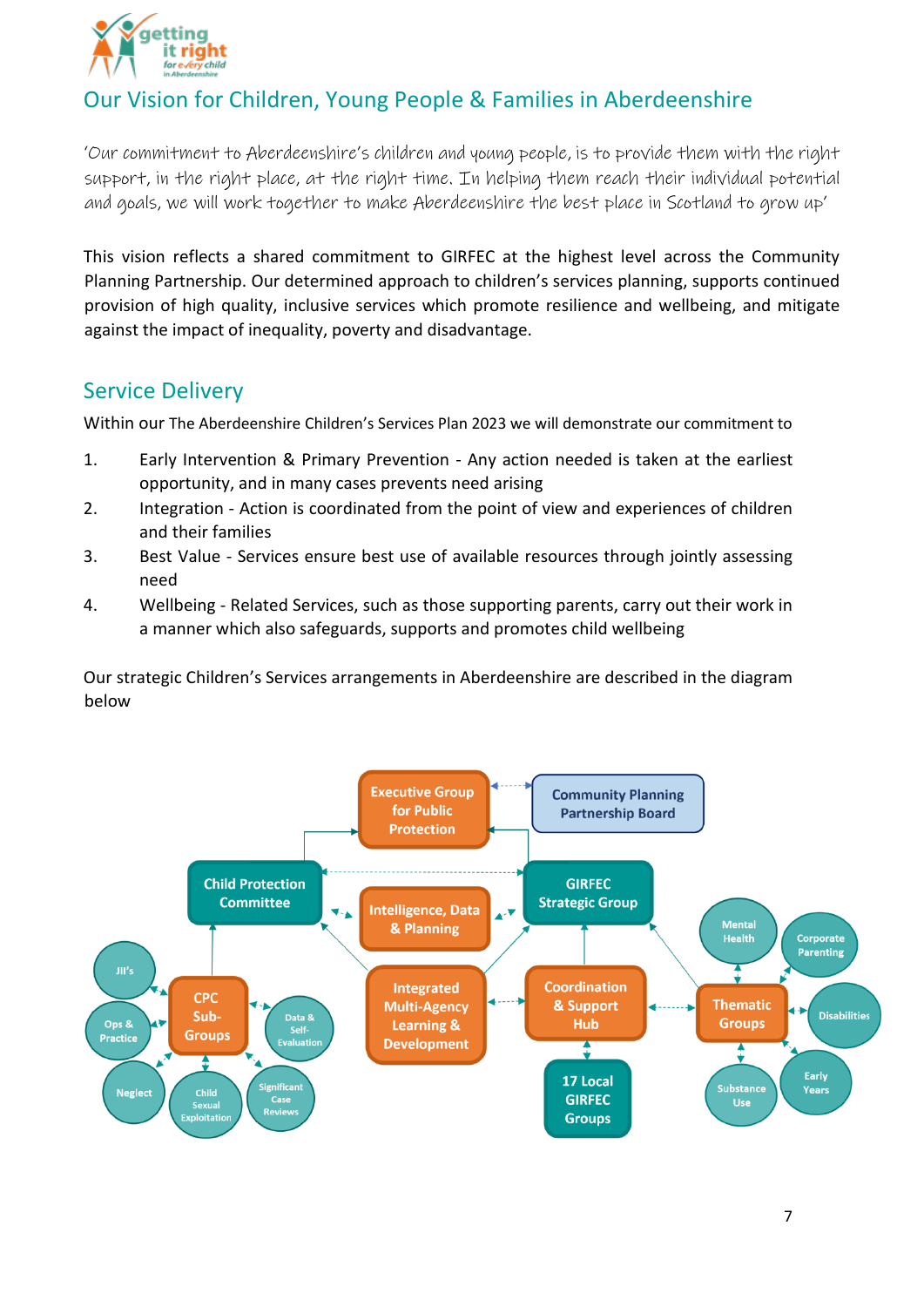

## Aberdeenshire Child Protection Committee arrangements

The National Guidance describes the collective responsibilities for Child Protection as the "functions" of a Child protection Committee, and identifies these as:

- Continuous Improvement
- Strategic Planning
- Public Information and Communication

The work of the CPC and partner agencies is fundamental to ensuring better outcomes for our most vulnerable children and young people who are in need of protection from harm, abuse and exploitation. The improvement work of the CPC is conveyed in th[e](http://www.girfec-aberdeenshire.org/wp-content/uploads/2020/03/Aberdeenshire-CPC-Improvement-Action-Plan-2020-2023.pdf) [CPC Improvement Plan](http://www.girfec-aberdeenshire.org/wp-content/uploads/2020/03/Aberdeenshire-CPC-Improvement-Action-Plan-2020-2023.pdf) which is aligned with and supports the [Aberdeenshire Children's Services Plan 2020-2023.](https://www.girfec-aberdeenshire.org/wp-content/uploads/2020/10/Aberdeenshires-Childrens-Services-Plan-2020-2023.pdf)

In March 2020 the UK 'locked down' in response to the Covid-19 pandemic. Agencies involved in protecting children had to work quickly to develop new ways of working together to support the most vulnerable children when schools were closed and face to face contact was extremely limited.

Ordinarily there are four Committees annually, however in response to the restrictions to practice related to the pandemic, there were 7 CPCs. An Independent Chair provides the leadership of the CPC, to effectively fulfil its functions such that a demonstrable continuous improvement of the interagency child protection arrangement is achieved. An Independent CPC Lead Officer coordinates and supports the work and is accountable to the CPC.

This year the Child Protection Committee held a number of development sessions. This gives the CPC members a chance to reflect on particular aspects of the work of the CPC, as well as our annual review of how effective our evaluation and scrutiny work is in helping us understand the child protection landscape in Aberdeenshire. We undertake an annual anonymous survey to CPC Members related to the effectiveness of our CPC structure, roles and functions. This gave us the opportunity to reflect on and refine our arrangements, sub-structure and how the subgroups report and connect with the CPC. Leading on from this year's survey we have agreed some new measures, such as sessions twice yearly support sessions for the CPC Subgroup Chairs.

The membership of the Child Protection Committee comprises of staff of sufficient seniority to commit their agency to the decisions of the CPC in accordance with the National Guidance. Agencies currently represented on Aberdeenshire Child Protection Committee include:

- Children's Services Social Work
- **Education Service**
- Health Board
- Health and Social Care Partnership
- Police Scotland
- Scottish Children's Reporter Administration
- Children's Hearings Scotland
- The Third Sector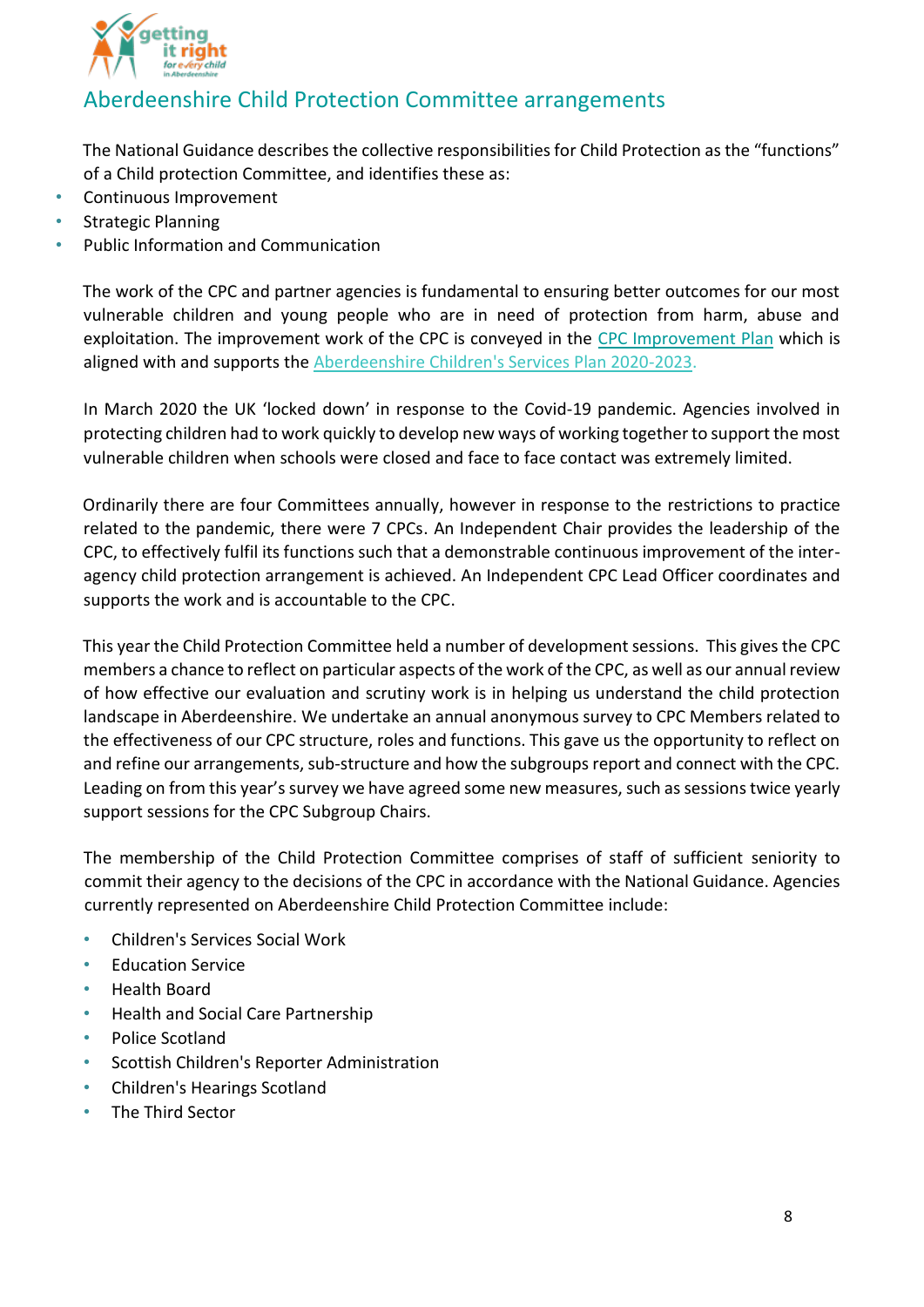

The CPC fulfils its business using a subgroup structure, which is fluid and changes related to need and the associated workplan of the CPC. Each Subgroup has multi-agency membership and the CPC agrees a chair from one of the agencies. The present substructure of the CPC is explained by the diagram below –



The Data and Self-Evaluation Subgroup focuses on sharing child protection data to inform our understanding of how well services are working in partnership to protect children, young people and their families. The group provides multi-agency scrutiny to child protection data and drives self-evaluation and improvement activity as part of the CPC workplan.

The group also has responsibility for developing a calendar of self-evaluation arrangements and for Aberdeenshire Multi-Agency Child Protection Practice.

The Operations and Practice Subgroup Workplan takes forward multi-agency improvements that have been identified through our self-evaluation activities with a focus on multi-agency practice. The group also oversees the development of any new guidance which has been identified, and the updating of Aberdeenshire guidance.

The Significant Case Review (SCR) Subgroup progresses any SCRs locally and ensures that the learning from SCRs nationally is discussed and taken forward by services across Aberdeenshire. An amended approach, Learning Reviews will come into place in September 2021, with our local operating protocol requiring to be updated accordingly.

The Learning & Development Subgroup identifies multi-agency child protection learning and development needs and has oversight of the multiagency child protection training calendar.

The Child Sexual Exploitation Subgroup provides a learning community to share and exchange knowledge, skills, experiences, lessons learned and good practice in the recognition of and response to Child Sexual Exploitation in Aberdeenshire, underpinned by the Child Sexual Exploitation - Core Components Checklist for Child Protection Committees (Interim). Developed by The National CSE Group, April 2019.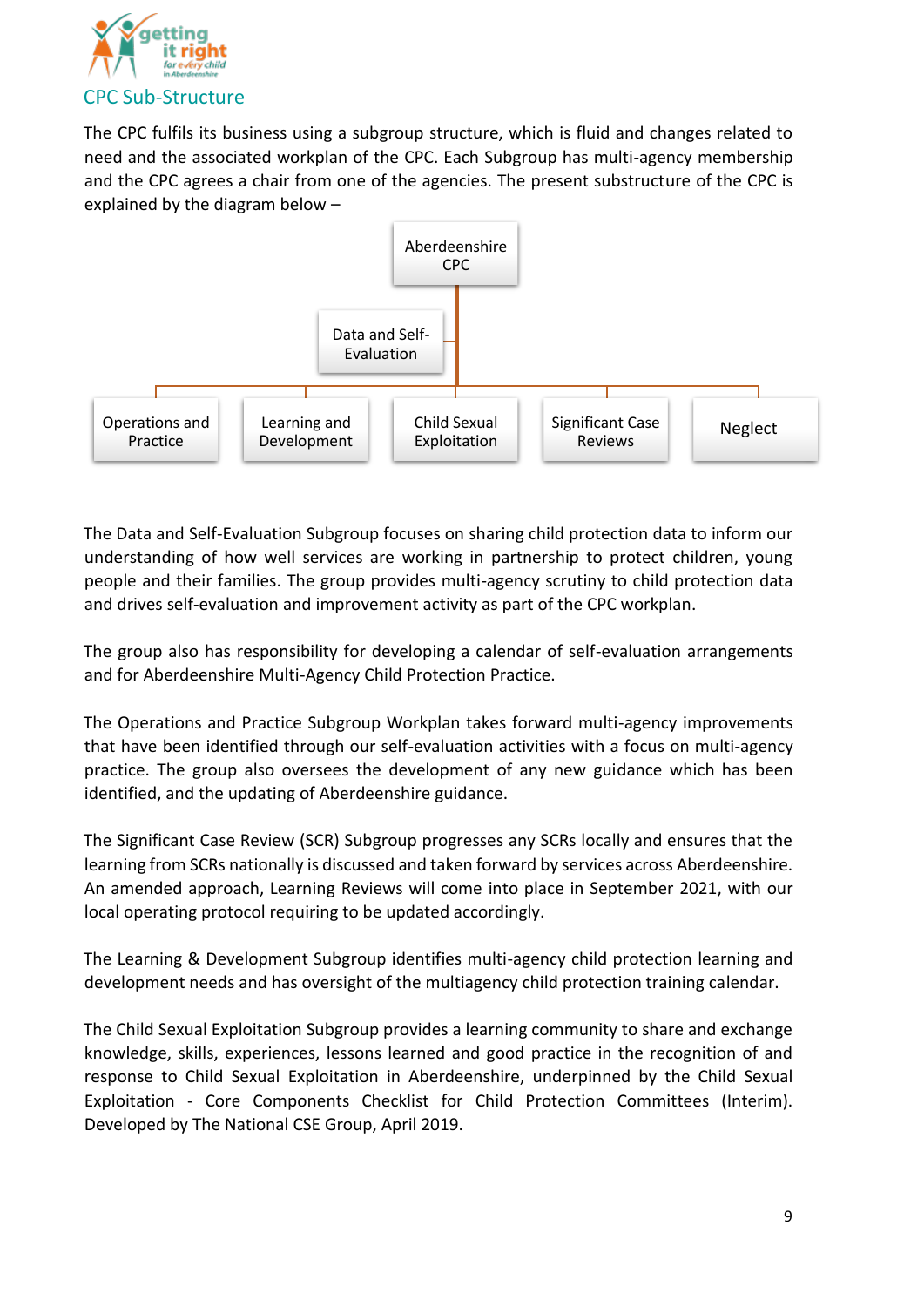

The North East of Scotland Joint Investigative Interview Training (JIIT) Group coordinates the JIIT training and evaluation of JIIT on a North East of Scotland basis. A national JII Model is being introduced and a working group has been established to take forward the planning for introducing and embedding this approach in Aberdeenshire. There are particular challenges for Aberdeenshire related to the large geographical area we cover.

The work of the CPC is described in our CPC Improvement Plan, recorded using six key aspects of child protection practice as described within the Care Inspectorate Quality Indicators Framework –

- 1. Recognition and Response to Initial Concerns
- 2. Assessing Risk and Need
- 3. Care Planning, Managing Risk and Effective Intervention
- 4. Impact on Children & Young People, and Their Families
- 5. Policy, Procedures and Legal Measures
- 6. Workforce Development and Support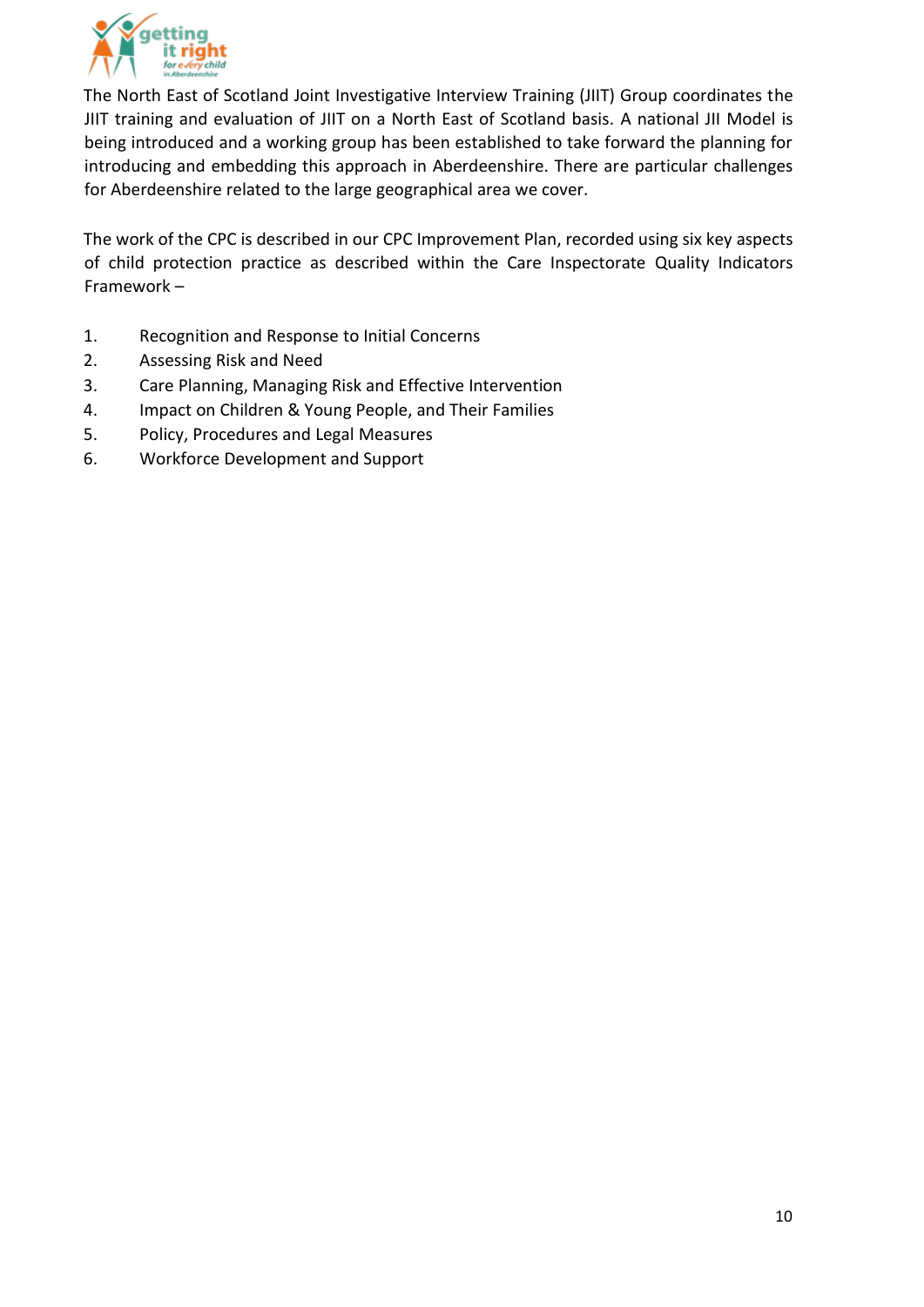

The Minimum Dataset for Child Protection Committees in Scotland was established and piloted in 2019. This was developed by Centre for Excellence for Children's Care and Protection (CELCIS) in partnership with Scotland's Child Protection Committees, Scottish Government, Care Inspectorate, and Scottish Children's Reporter Administration.

The Minimum Dataset for Child Protection Committees is a package of data collation, presentation, analysis, scrutiny questions and reporting. With an ambition to:

- Deliver robust datasets to support child protection improvement
- Develop a national resource for advice on using child protection data for local planning and service development
- Expand analytical capacity

This year, the Committee has embedded the National Minimum Dataset as the Aberdeenshire Child Protection Committee Dataset. Once fully established nationally, this new framework supports benchmarking between local authority areas and ensures there is consistency of data gathered across the country.

Quarterly reporting using this dataset, supplemented by additional local evaluation and performance information, is considered by the Data and Self-Evaluation Subgroup. This includes analysis and identification of trends, supported by the "prompt questions".

### Aberdeenshire Data

Child Protection Investigations refer to the gathering and sharing of information to determine if the child is at risk of significant harm and to identify other wellbeing needs as defined in the National Guidance (2014). This can include undertaking a Joint Investigative Interview and medical examination where required.



The number of IRDs has been fairly consistent over the past 3 years with slight dips over the summer holidays. We know that the majority of referrals come from police and education colleagues and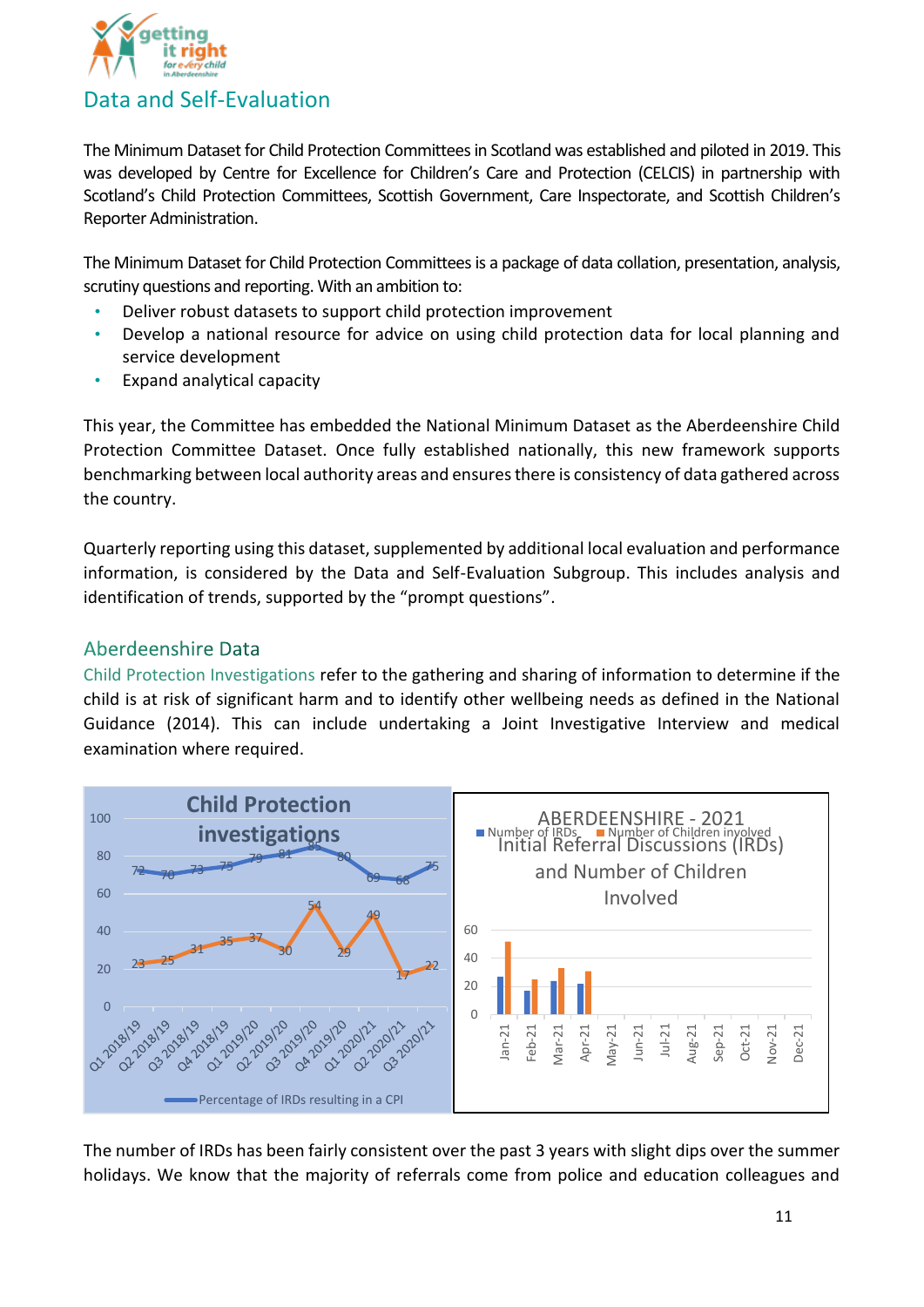

school holidays therefore impact referrals. There is the clear drop in the number of IRD's in April 20 (Q1 2020/21) at the start of the Covid-19 pandemic however referrals increased directly from parents/carers in line with a local and national campaign to encourage the community to be alert and report concerns. The spike in Q4 2017/28 and Q3 2019/20 reflects an increase in number of children requiring a ICPCC (which includes larger sibling groups).

On average, 74% of IRDs result in a CPI which has been consistent over a 3-year period which means around 25% result in a recommendation that a CPI is not required. Of the 25% who are not subject to an CPI a single service response was evident from the sample audited. The IRD audit also monitors repeat cases to ensure that practitioners are considering historical information to inform the assessment and recommendations for the child/family. Over the past 3 years, an average of 30% of CPIs have led to a CPCC.

Data pertaining to the number of initial and pre-birth Child Protection Case Conferences, the number of children subject to such proceedings and the conversation rate from being subject to an ICPCC to registration help us to understand how we perform as a partnership at assessing need and risk.



Between Q1 2018/19 and Q3 2019/20 (fig 2.1), we have seen a rising number of children and case conferences convened. There is a Clear drop in Q4 2019/20 during start of Covid-19 pandemic with a rise again in Q1. This seems to correlate with the drop in referrals from education during the lockdown and then the start-up of the Hubs for vulnerable children alongside an increase in referrals from the general public which as previously noted, coincided with national child protection campaigns.

In Q2 2019/20, we introduced Quality Improvement Officers to the IRD discussions during school holidays which enabled more information to be shared in holiday periods.

Conversion rates (fig 2.2) remain very high from Case Conference to Registration of the child rarely dipping below 80%.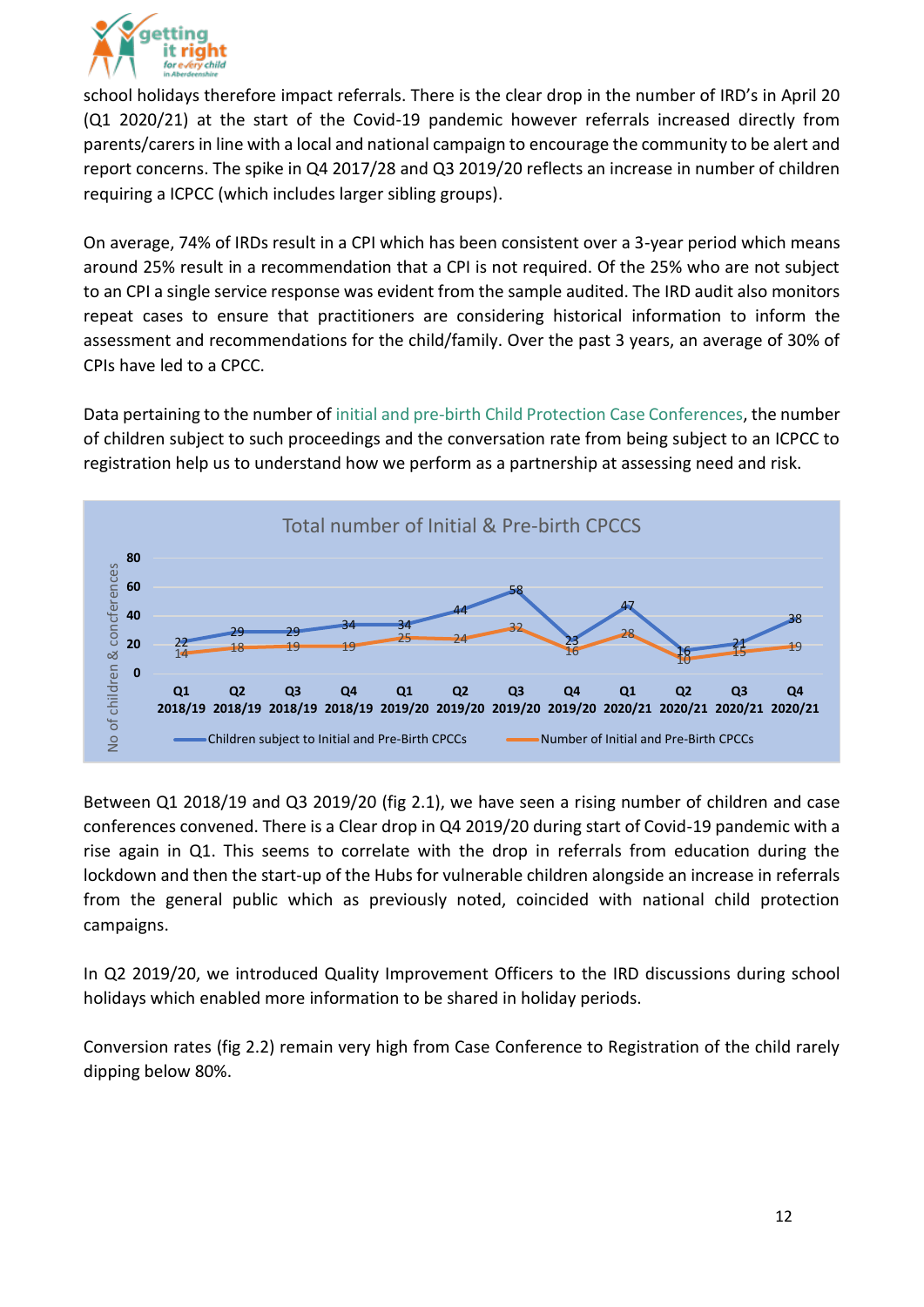

Quality Assurance and self-evaluation are central to continuous improvement and provide ongoing reflective processes to measure performance, improvement and outcomes. Whilst individual agencies have responsibility for the quality assurance of their own service, the Committee has responsibility for the development and implementation of inter-agency quality assurance mechanisms.

The Aberdeenshire shar[ed CPC Improvement Plan](http://www.girfec-aberdeenshire.org/wp-content/uploads/2020/03/Aberdeenshire-CPC-Improvement-Action-Plan-2020-2023.pdf) is underpinned by our own multi-agency quality assurance activity and takes cognisance of existing and emerging Scottish Government child protection policy developments. This includes implementing improvement work related to the Scottish Government's Child Protection Improvement Programme (CPIP) as previously detailed.

Arrangements are in place to reflect on our culture, ethos and practice through reviewing the lessons learned from National and Local Initial Case Reviews (ICRs) and Significant Case Reviews (SCRs) employing an Aberdeenshire lens methodology.

To support our commitment to improving practice and outcomes for vulnerable children and families, the CPC has [d](http://www.girfec-aberdeenshire.org/wp-content/uploads/2020/03/Aberdeenshire-CPC-Quality-Assurance-Strategy-2020-2023.pdf)eveloped a shared [Quality Assurance Strategy](http://www.girfec-aberdeenshire.org/wp-content/uploads/2020/03/Aberdeenshire-CPC-Quality-Assurance-Strategy-2020-2023.pdf) [a](http://www.girfec-aberdeenshire.org/wp-content/uploads/2020/03/Aberdeenshire-CPC-Quality-Assurance-Activities-2020-2023.pdf)nd a Quality Assurance [Activity Plan](http://www.girfec-aberdeenshire.org/wp-content/uploads/2020/03/Aberdeenshire-CPC-Quality-Assurance-Activities-2020-2023.pdf) which sits alongside the CPC Improvement Plan. The CPC are committed to using a variety of methods to learn about our Child Protection practice. Information is collated in a systematic regular manner, alongside the undertaking of themed quality assurance activity where we require further knowledge and reassurance.

Our shared ambition is to continue to improve the involvement and participation of children, young people and their families in key child protection processes and the wider work of the CPC. The GIRFEC Children's Rights and Participation Group has been established to lead a review of the strategic direction and focus for upholding Children's Rights and promoting youth participation and decision-making across Aberdeenshire. The group will make recommendations to the GIRFEC Strategic Group outlining identified areas for improvement and/or development to inform an action plan.

### Improvement Activity

The report now focuses on our Child Protection Committee Improvement Plan from 1 April 2020 to 31 March 2021.

Over the past year, improvement activity has focused on:

- Responding to neglect Development of a practitioner's toolkit
- Ensuring Robust and consistent Child Protection Initial Referral Discussions (IRD's) are undertaken which results in actions to protect children & young people
- Quality Assurance and feedback to ensure that our practitioners undertake effective Child-centred child protection joint investigative interviews
- Ensure our pre-birth practice is consistent, particularly regarding vulnerable pregnancies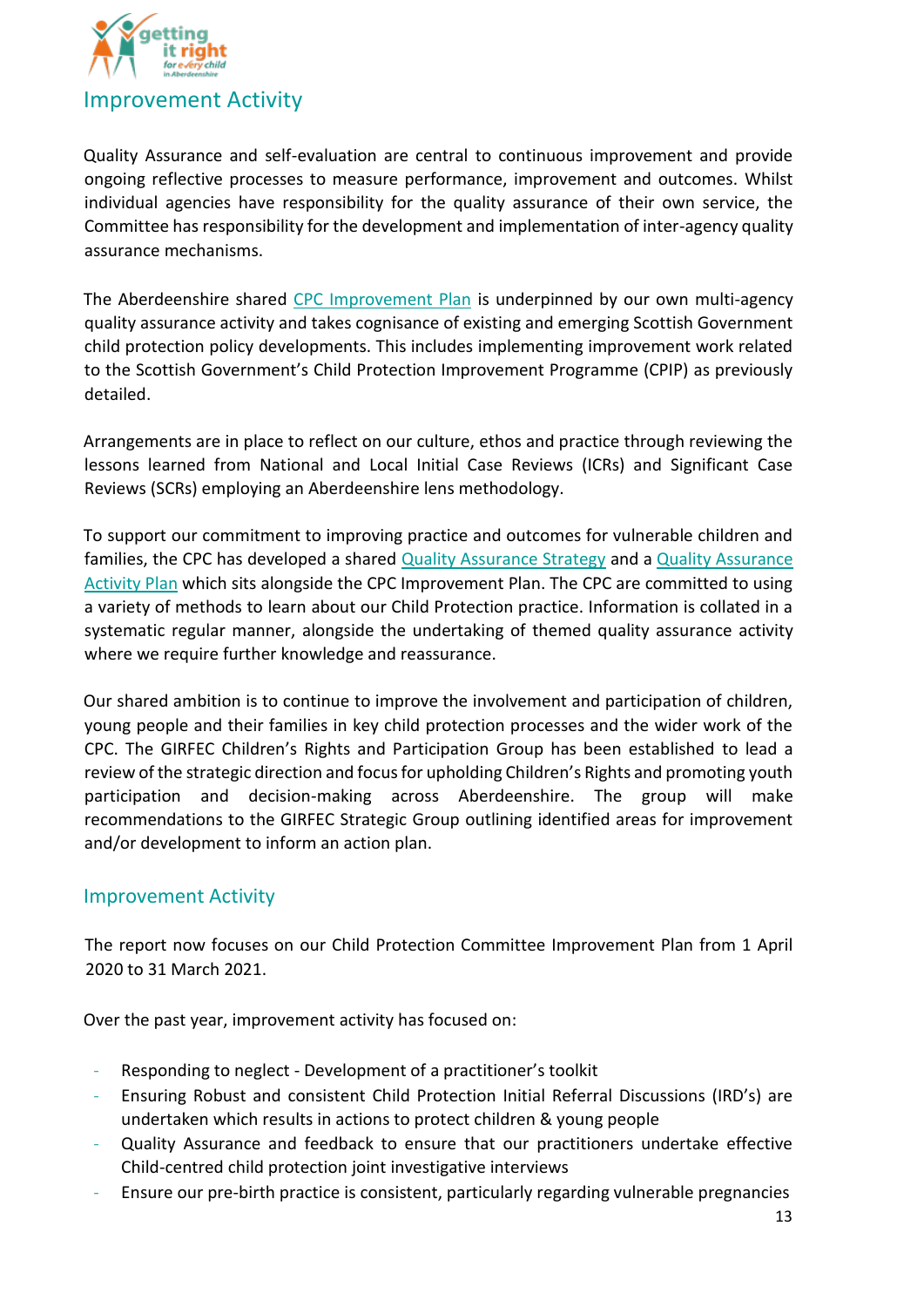

- Evaluation of our Child Protection Case Conference processes
- Raising awareness with regard to Child Sexual Exploitation
- Develop a Missing Children Protocol
- Updating and developing multi-agency guidance on Child Protection Initial Referral Discussions, Vulnerable Pregnancy Protocol, Equal Protection from Assault, considering disability needs in child protection investigations
- Evaluation and Review of our Workforce Child Protection Development and Support
- Evaluation of our child protection reregistration's

#### **Responding to neglect - Development of a practitioner's toolkit**

The impact of Neglect is often cumulative and progresses covertly and gradually. There is therefore a risk that agencies do not intervene early enough to prevent harm. It is essential that all agencies; Health, Education /schools, Police, Early Years professionals, Housing, Voluntary and Community-Based services identify emerging problems and possible unmet needs in collaboration and seek to address them before they become more severe. It is equally important that practitioners remain vigilant to the negative impact of drift and delays and 'start again' syndrome.

Subsequent Improvement Activity

A Neglect Subgroup was established to develop a neglect toolkit, consisting of:

- 1 Welcome Page & reference to Framework: Working with Child Neglect in Scotland
- 2 Description and Indicators of Neglect
- 4 Service's 7-minute neglect briefing
- 5 Voices of Children
- 6 GIRFEC Response
- 7 Child Protection Response
- 8 Home Conditions Assessment Tool
- 9 Medical Assessment Pathway
- 10 Understanding Resistance
- 11 **Be Professionally Curious**
- 12 Escalation and Resolution
- 13 Courageous Conversations
- 14 Case Studies

#### Next Steps

- The Neglect Toolkit will be launched in October 2021
- Champions will disseminate the Neglect Toolkit/Neglect Training
- A managers brief, and communication strategy will support the rollout
- Evaluation of the Toolkit will take place in April and October 2022
- Multi-agency neglect e-learning to support the toolkit to launch in December 2021

#### **Child Protection Initial Referral Discussions (IRD)**

Initial Referral Discussion is the notification of a child protection concern and up to the point where a decision is made whether or not to proceed with a Child Protection Investigation. Multi agency evaluation of our IRD processes initially consisted of a multi-agency case audit of child protection investigations.

The Aberdeenshire IRD process was updated and launched with the ambition of providing a reliable and consistent child protection response. New timescales were introduced as part of the process.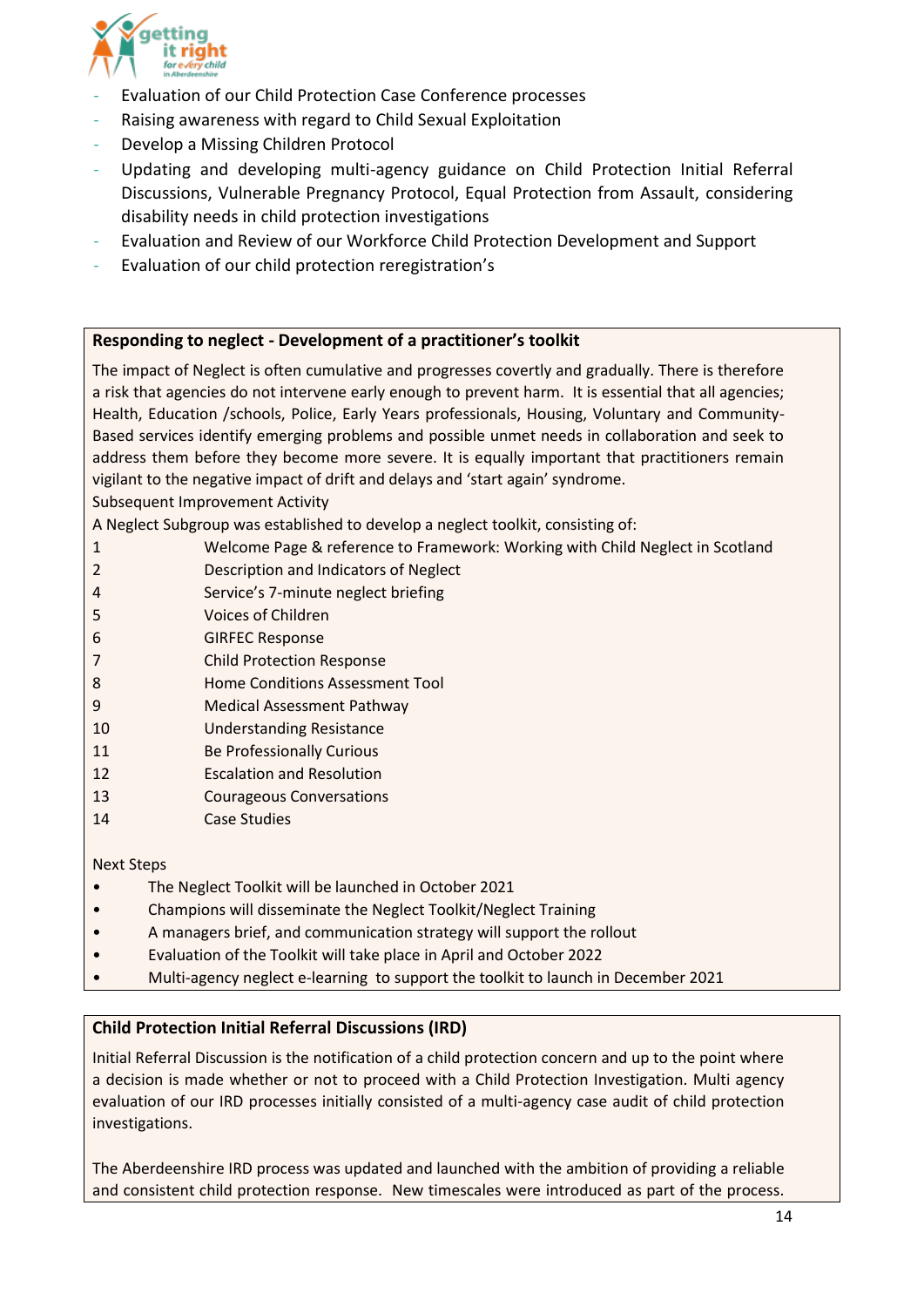

Education health, police and social work are fully involved in the discussions. Police Scotland and Social Work ensure completion of the IRD Report.

Subsequent Improvement Activity:

- The process continues to be subject to regular quality assurance and scrutiny (5 IRDS per month) by the CPC IRD Working Group, consisting of colleagues from Police Scotland, Children's Services Social Work, Education and Health. Learning from this scrutiny work is communicated directly to individual times to promote practice improvement and with the services as a whole.
- Summary reports on a quarterly and annual basis
- Multi-agency IRD training course Initial Referral Discussions Understanding Your Role in Child Protection Enquiries
- Out of Hours IRD guidance has been developed for Police & Social Work

#### Key Strengths

- Strong collaborative commitment to quality assurance activity from partners to improve practice.
- Strong commitment from Services to actively participate in the IRD process with the right information within agreed timescales
- Process of providing feedback to practitioners on an ongoing basis across all services
- Ability to continue to update and adapt the process related to ongoing learning

#### Next Steps

- Ongoing monthly audit activity to continue with a summary report being prepared on a quarterly and annual basis
- The new National Guidance for Child Protection in Scotland 2021 IRD Guidance considerations to be taken forward via the IRD Working Group
- Development of online course which has been delayed, awaiting the impact that the new National CP Guidance will have on the IRD process in Aberdeenshire.

#### **Effective Child-centred child protection joint investigative interviews**

As part of a Child Protection Investigation, the joint investigative interview is a formal, planned interview with a child, carried out by staff trained and competent to conduct it, for the purposes of eliciting the child's account of events (if any) which require investigation.

Subsequent Improvement Activity:

The Joint investigative Interview Group are continually considering best practice to ensure we have the enough trained staff, that we are undertaking effective interviews via a quality assurance process.

#### Key Strengths

- Well established systems in place
- Training for staff in place
- Monitoring of our effectiveness

#### Next Steps

- Taking forward the new Joint Investigative Interview Model in Aberdeenshire.
- Ongoing Quality Assurance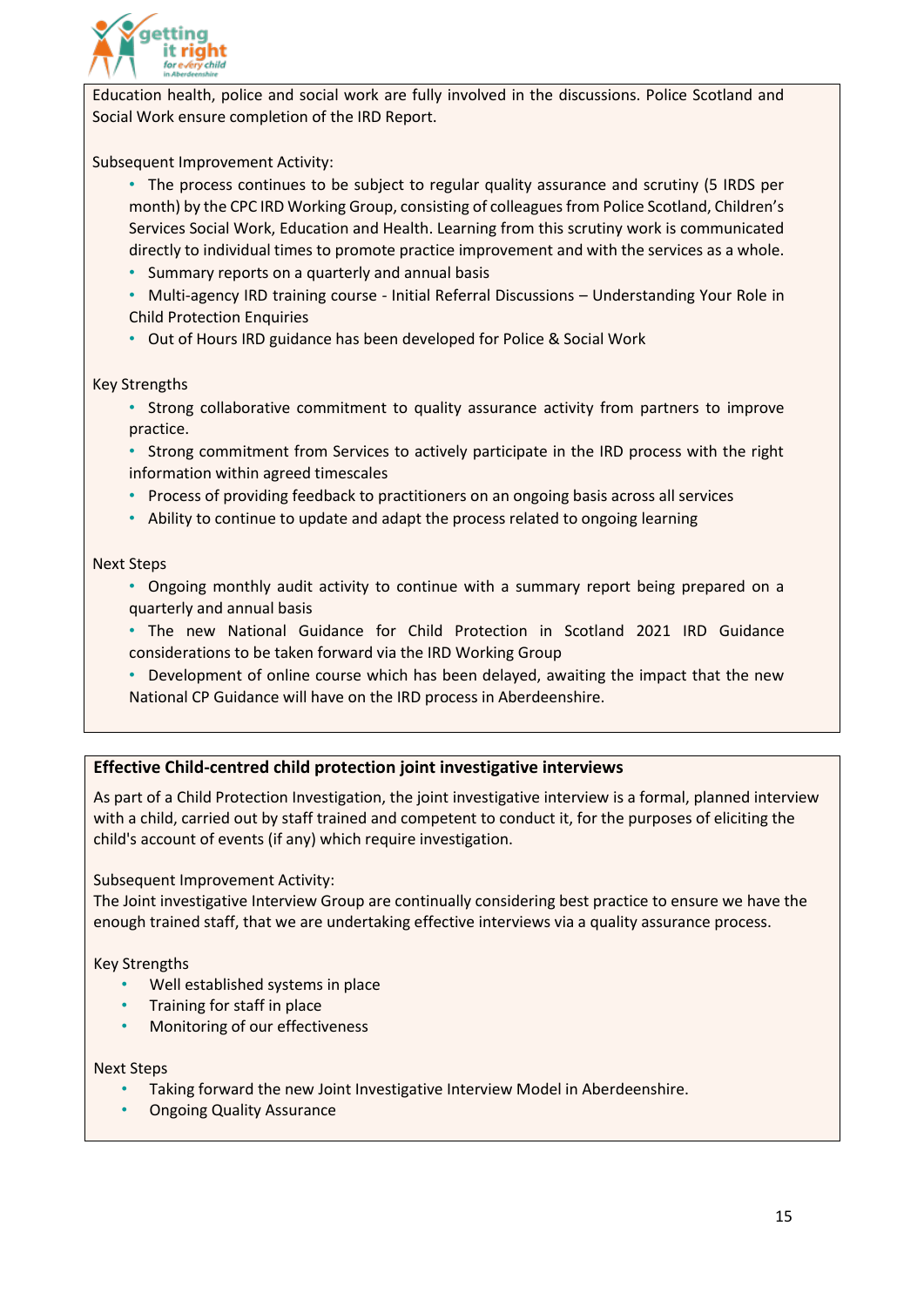

#### **Pre-birth practice is consistent, particularly regarding vulnerable pregnancies**

The Vulnerable pregnancy protocol was introduced within Aberdeenshire in November 2016. With an overarching aim of providing a document that would support practitioners in the identification of factors which would indicate that an unborn baby may become a 'child in need' of support, as defined by the Children (Scotland) Act, 1995.

Subsequent Improvement Activity

A Social work Team Manager and two health professionals formed a Multiagency working group in order to review/ update the existing vulnerable pregnancies protocol. Plus, design and deliver training to support the consistent use of the protocol within Aberdeenshire.

Initially the plan had been to focus on the request for assistance form when a vulnerable pregnancy had been identified, however, there were planned changes due to be made to the Multi Agency Request form, midwives were moving to Badger net (electronic recording system) and there were practice issues in relation to single service assessments and the use of the NHS Grampian's Support & Management (SAM) process, therefore the opportunity was taken to focus on single agency training and gauge staff confidence from single agency prior to progressing to multiagency practice.

A questionnaire was developed with the assistance of the Quality Improvement and Assurance Team at NHS Grampian. The questionnaire was handed out to Community Midwifery staff prior to their attendance at training between September 2019 and February 2020.

Four sessions took place within the various location teams (North, south, central). Questionnaires were completed by all participants.

The questionnaire focused on confidence levels of staff in relation to single agency assessments (internal health processes), use of the Aberdeenshire vulnerable pregnancy protocol, and confidence levels in relation to chairing of a multiagency meeting (Maapm).

#### Key Strengths

The self-evaluation activity has helped us understand that the vulnerable pregnancy has not been fully embedded in practice. Midwifery staff have received targeted training to ensure they are aware of the guidance and the associated practice requirements.

#### Next Steps

The vulnerable pregnancy protocol should be reviewed by the working group and any updates should be proposed in consultation with Midwifery managers.

Consideration should be given to the chairing of a Mappm meeting, would this be better suited to an independent person from within the midwifery service as opposed to the named midwife.

Multi-agency Workshop events to increase confidence in relation to referral to another service to be completed as per the original plan

Questionnaire to be undertaken again to measure any changes to practice/ practitioner confidence.

#### **Child Protection Case Conference processes**

The Child Protection Conference is designed to look at all the relevant information and circumstances to determine how best to protect the child and promote their welfare.

Subsequent Improvement Activity:

Our second case conference audit reflects improvements in our current processes evidencing that we respond efficiently to child protection concerns. Improvements were noted in our local and national performance measures.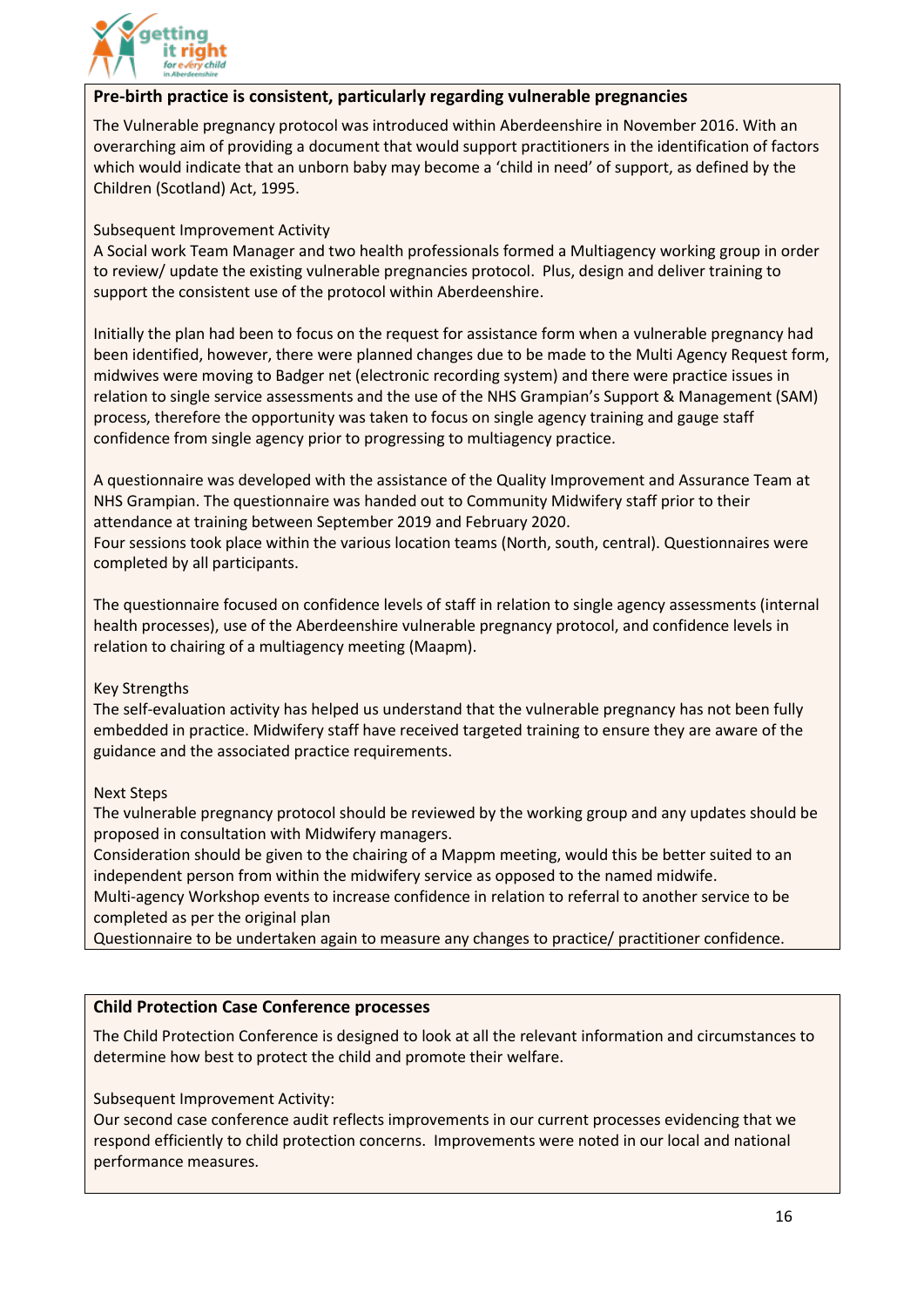

#### Key Strengths

Our continuous improvement approach to planning reflects the findings in RCPCC plans being 'SMARTer' and providing clarity for families and the team that support them. The audit group acknowledged this remains a work in progress with the testing of new record of meeting and child plan templates underway. From this audit, there were 3 key issues identified.

- Workforce Learning and Development Work is underway in developing online training on case conferences and will be informed by learning from this audit. Supported by Review Managers, this supports clarity in the process of the conference to ensure active participation by all. SMART planning, engagement of children and parents/carers are key to improving outcomes and the training should therefore ensure that all partners are clear on their responsibilities in this regard.
- Lack of recognition and awareness around domestic abuse in view of which, we would recommend that domestic abuse and child protection training is considered as a priority workforce development need.
- Lived Experience of families beyond case conference Work has also begun in understanding the child and family's lived experience of child protection and wellbeing processes. This includes focusing on the child's journey from any multi-agency forums, to case conferences, deregistration and back into GIRFEC processes. Work is also being explored on advocacy for children.
- Team around the family The engagement of all the team is crucial in the protection of children. This audit particularly highlighted the need for adult services to actively engage and contribute to the CPCC process, including providing meaningful progress reports. This would help to explore underlying reasons for parental non engagement with services, particularly around domestic abuse and mental ill-health. Work is underway to develop a reporting template to Child Protection Case Conferences for the Criminal Justice service as other services have existing templates.

Improvement Planning and Evaluation

Next Steps

- Audit of quality of child health reports submitted to CPCC's, including professional curiosity
- Initiate discussions with NHS partners around learning and development relating to CPCC processes including potential reporting template for Adult Health Services
- Development of online training on case conferences and domestic abuse.
- Devise new template for Criminal Justice to report to CPCC's.
- Trial of new Record of Meeting and Child's Plan templates
- Quality Improvement Manager (Early Years) to raise awareness across service on expected participation in CPCC's
- Deregistration outcomes for children and their family
- Meaningful engagement of children and clear service expectations
- Complete the audit in 18 months to review actions undertaken and impact on the conference process

#### **Child Sexual Exploitation**

Child sexual exploitation (CSE) is a form of child sexual abuse in which a person(s), of any age takes advantage of a power imbalance to force or entice a child into engaging in sexual activity in return for something received by the child and/or those perpetrating or facilitating the abuse. As with other forms of child sexual abuse, the presence of perceived consent does not undermine the abusive nature of the act.

Subsequent Improvement Activity

- The multi-agency CSE Working group workplan is underpinned by the "Child Sexual Exploitation: Core Components checklist for Child Protection Committees" (2017).
- Key Strengths
- A communications plan has been implemented which, whilst requiring formalisation, has facilitated the sharing of relevant national and localised messaging both within services and to an external audience.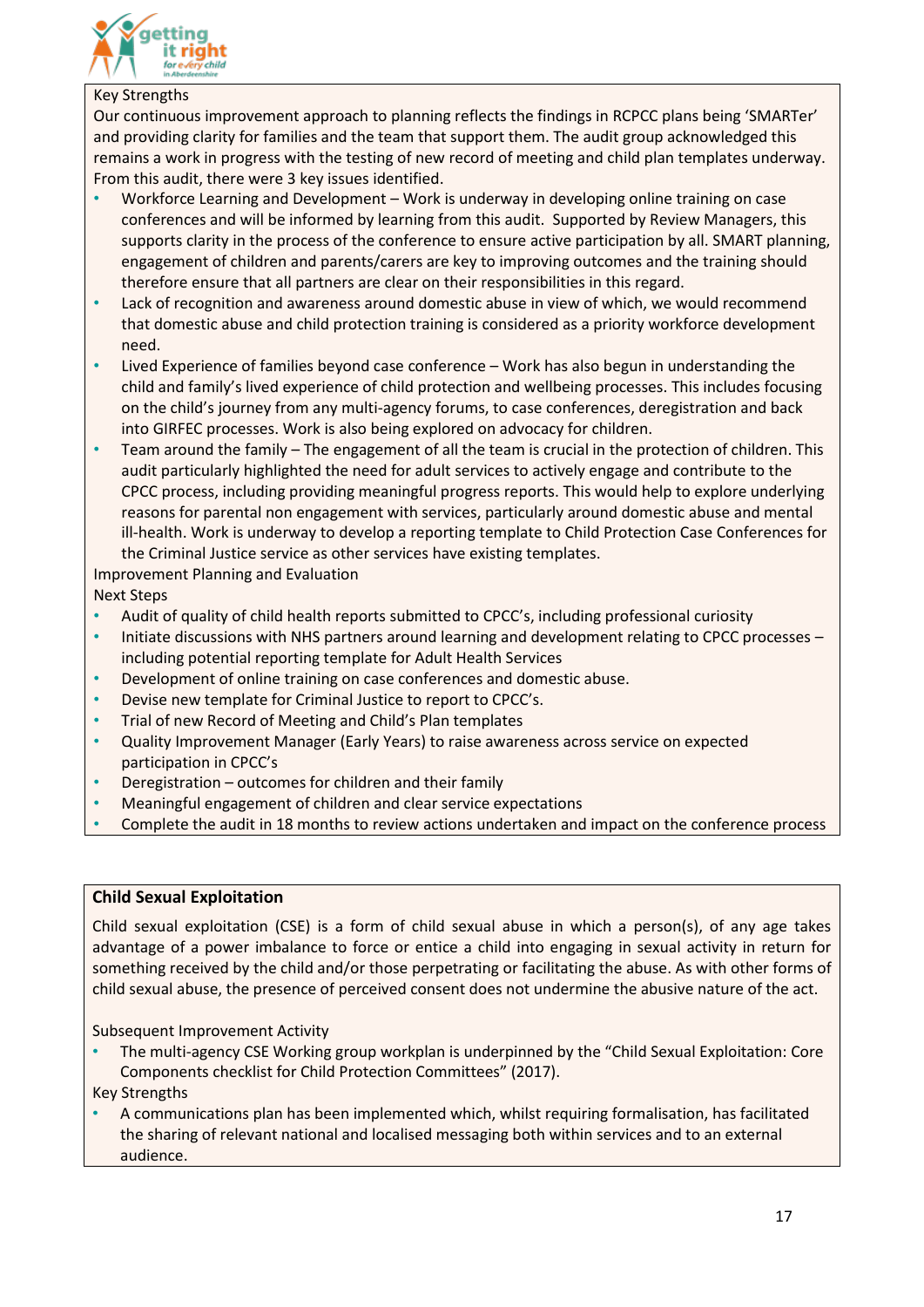

- Sharing of Police data within the meeting allows agencies to identify main areas of harm and to focus combined efforts in these areas.
- Staff within all agencies have become more confident in the identification of the signs of CSE and the relevant actions to be taken following awareness raising activities generated and co-ordinated through the group.
- Awareness has been raised across the agencies and communities in Aberdeenshire regarding the most common forms of CSE and the signs of abuse as well as pathways for safeguarding.
- Analysis carried out by Police Scotland provides that since March 2020, the average 'reach' of CSE social media posts circulated within North-East Division has risen from 12,000 to 25,000.

#### Next Steps

The scope of the group is to be expanded to include not only Child Sexual Exploitation but also the Criminal Exploitation of Children in all its' forms. Initial scoping of the enhanced view has identified county lines drug dealing as an area which locally is an area of focus with established structures which could contribute to the work of this group and also benefit from the collaboration of group members.

#### **Disability**

A multiagency working group established to enhance Child Protection Practice with regard to children with disabilities.

Subsequent Improvement Activity

- Wide range of practitioner resources created for use by all statutory and partner services
- Joint Investigative Interview Training (JIIT) for Child Protection Investigations disability awareness incorporated within the training.

#### Key Strengths

• CPC having an awareness of the comparatively low number of child protection investigations involving children with a disability, are committed to ensuring the voices of these children are clearly heard and tools developed to maximise communication and participation.

Next Steps

• Use of the practitioner resource continues to be monitored by Services and via our monthly IRD Audit activity.

#### **Develop and effective Missing/Unseen Children Protocol**

Every year in Scotland there are over 30,000 episodes of people going missing reported to Police Scotland. Going missing exposes people to unnecessary risks, it impacts negatively on their health and wellbeing; and, in a small number of cases, can lead to death. Almost one in two of all missing people reported have gone missing on one or more previous occasions.

Subsequent Improvement Activity

The Aberdeenshire Multi-Agency Missing Persons Protocol has been agreed underpinned by a number of supporting guidance:

- Children and Young People Missing from Home and Care Joint Protocol for Police Scotland and Children's Social Work Services
- Children Missing from Education Flowchart
- NHS Grampian Missing Persons Guidance
- **SCRA Missing Children Policy**
- Police and HSCP Joint Protocol Vulnerable Adults who go Missing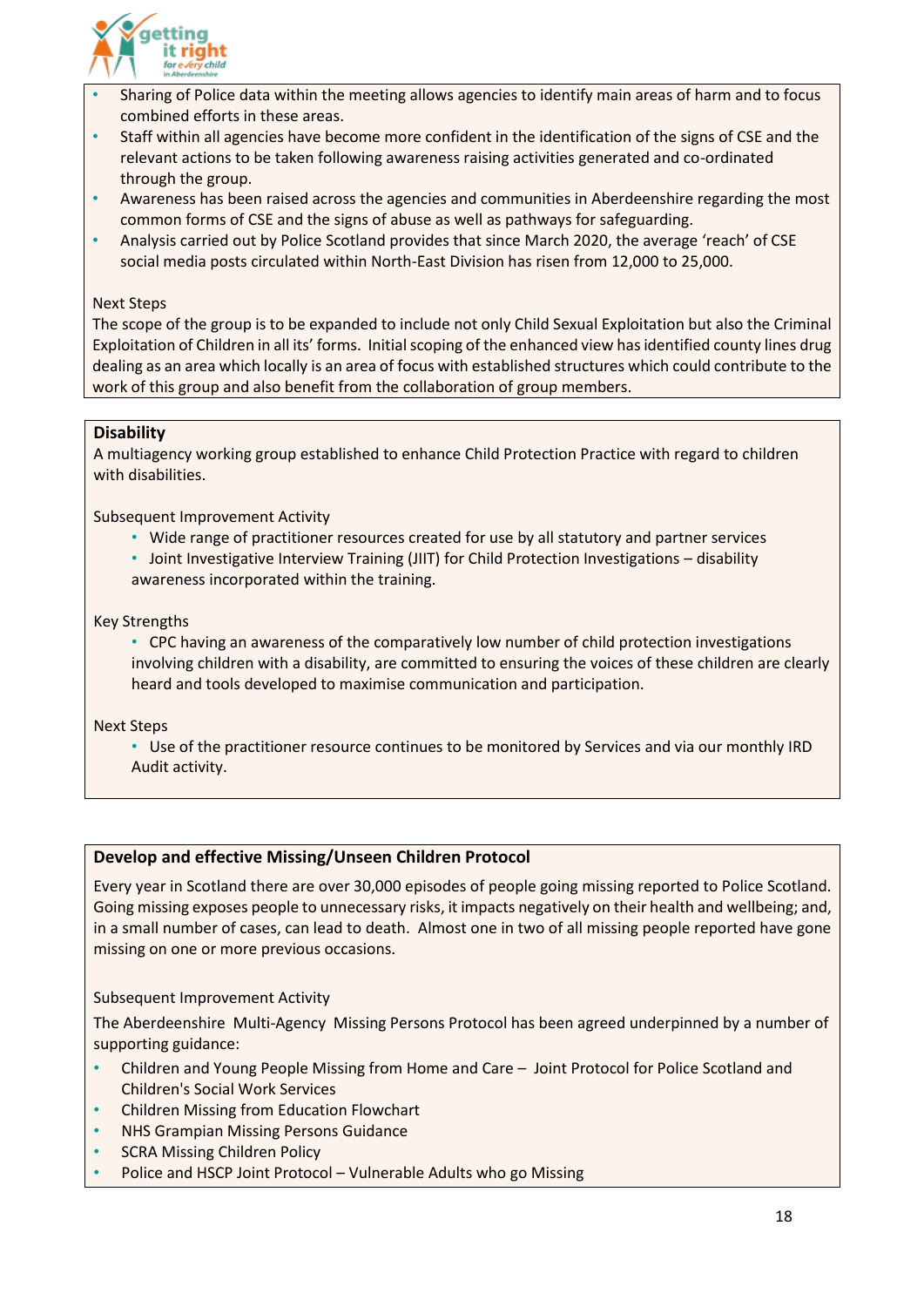

#### Key Strengths

- Ensure that the use of the national definition of a missing person is consistent across partner agencies.
- Provide a consistent approach for the relevant agencies when a person is missing.
- Mitigate the risk to the people who go missing.

#### Next Steps

Following the development of the protocol, Aberdeenshire, along with Aberdeen have been successful in being one of the 4 areas in Scotland to secure the National Missing Persons Framework Project partnership project assistance for the development and implementation of The National Missing Persons Framework for Scotland, in support of existing good practice in Aberdeenshire and Aberdeen City. The project will work with local partners to develop current policies and protocols around return discussions; review and improve information sharing; deliver free, tailored training sessions to local professionals working in this field; share best practice and learning around the implementation of The National Framework and build awareness of relevant support services.

#### **Evaluation of our child protection reregistration's**

At the Aberdeenshire Child Protection Committee on 20 February 2020 there were discussions regarding the Child Protection Register Quarterly Report - 1 October to 31 December 2019. This included a discussion on the numbers of re-registrations, and although this was lower than the national rate, CPC members were keen to have a deeper knowledge and understanding on this aspect of our practice alongside reassurances regarding re-registration in Aberdeenshire.

#### Key Strengths

The snapshot review has provided a fuller information regarding reregistration practice in Aberdeenshire. It would suggest we are making de-registering decisions related to improvements for children. The review has not provided any depth of knowledge as to what we are doing between registrations, but there is certainly evidence of ongoing planning meetings for children, with concerns being escalated back into the child protection realm where GIRFEC multi agency support is no longer effective.

#### Next Steps

A further review is planned for later this year, including a deeper dive into the period between reregistration's.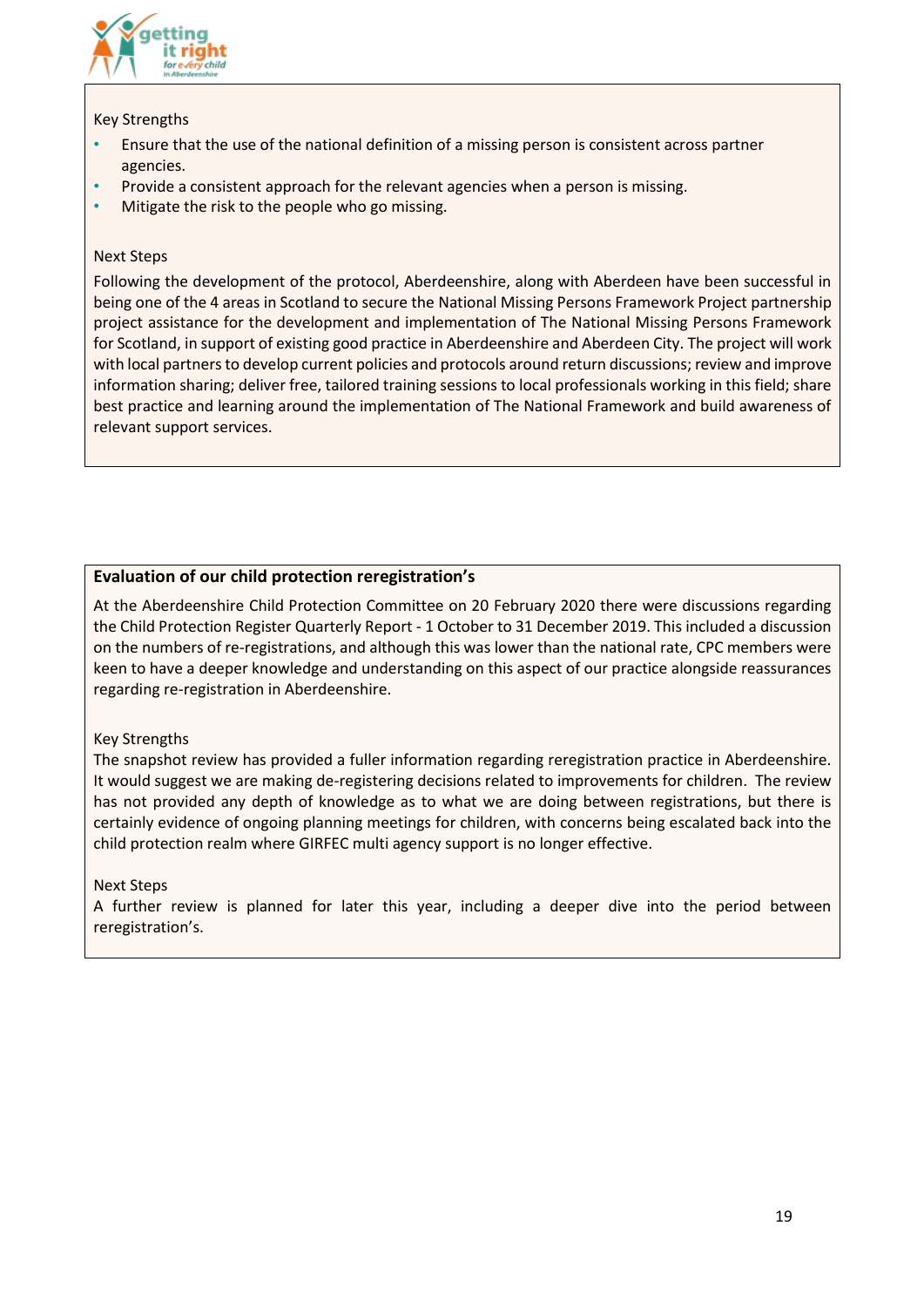

#### Learning and Development

The Aberdeenshire GIRFEC Learning and Development Strategy sets out the key priorities for the development of the multi-agency workforce in Aberdeenshire during 2021-2023.

This strategy supports the ambition and priorities of: [Aberdeenshire Children's Services Plan 2020 to 2023](https://www.girfec-aberdeenshire.org/wp-content/uploads/2015/08/Aberdeenshires-Childrens-Services-Plan-2017-2020-1.pdf#:~:text=Aberdeenshire%E2%80%99s%20fifth%20hildren%E2%80%99s%20Services%20Plan%20is%20our%20very,on%20progress%20and%20themes%20reflected%20in%20previous%20Plans2.) [Aberdeenshire Child Protection Committee Priorities for 2020-2023](https://www.girfec-aberdeenshire.org/child-protection/aberdeenshire-child-protection-committee/) [Aberdeenshire Local](http://www.ouraberdeenshire.org.uk/our-priorities/local-outcomes-improvement-plan/)  [Improvement Plan \(LOIP\) 2017-27](http://www.ouraberdeenshire.org.uk/our-priorities/local-outcomes-improvement-plan/)

The strategy seeks to support the development of a competent, confident workforce which will promote services within Aberdeenshire to deliver positive outcomes for children, young people and families through prevention, early intervention and effective protective measures when necessary. Our ambition is to consolidate reflective, evidence-based practice which will underpin the processes used to maximise children's well-being.

The Covid 19 Pandemic restrictions had meant that face to face training was not allowed to take place. We were already beginning to develop training resources in a range of platforms. The previous model of offering a training calendar of 8 courses being held 3 times a year has limitations and we have moved to offer learning opportunities that are more flexible and available to staff members, and when required.

Aberdeenshire Community Planning Partnership is committed to ensuring consistently high standards of practice are embedded across the workforce. This is achieved through the GIRFEC Strategic Group having responsibility and oversight of the arrangements in Aberdeenshire. It does this through promoting a shared understanding of the practice, principles and values underpinning Getting it Right for Every Child (GIRFEC), embedding use of the National Practice Model, and a commitment to Children's Rights.

An agreed Framework provides a practical reference document to provide consistency and support services in meeting the multi-agency GIRFEC training needs of its wide and diverse workforce.

The GIRFEC Multi-Agency Learning and Development Group partners services / agencies identify their single service / agency child protection learning and development pathways for all staff, particularly those members of staff working with children, young people and families.

The Group also identifies and maps out the inter-agency child protection learning and development opportunities, which aims to support and complement, but not replace single service/agency GIRFEC (including child protection) learning and development pathways.

Within the Aberdeenshire Council ALDO System, where council staff learning opportunities are available, a new GIRFEC multi-agency PORTAL resource where a number of learning resources are contained and available in once place, to be accessed as required by the multi-agency workforce.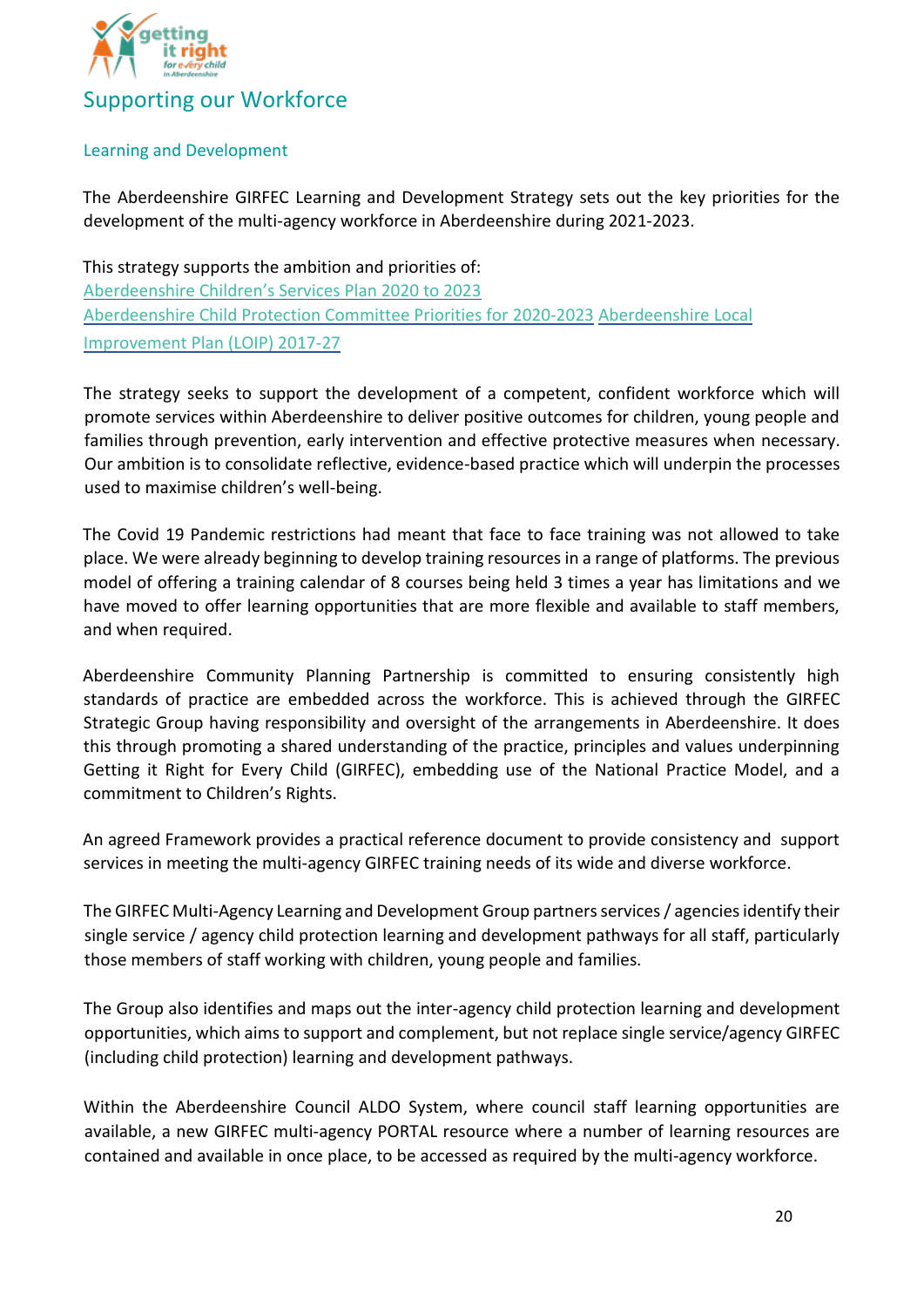

| <b>Aberdeenshire GIRFEC Multi-Agency Learning and Development Resources</b> |                                                                                                                                |  |
|-----------------------------------------------------------------------------|--------------------------------------------------------------------------------------------------------------------------------|--|
| $\mathbf{1}$                                                                | <b>GIRFEC National Practice</b>                                                                                                |  |
| $\overline{2}$                                                              | Children's Rights, Engagement and Participation Module                                                                         |  |
| 3                                                                           | <b>Information-Sharing Module</b>                                                                                              |  |
| 4                                                                           | Named Person, Lead Professional, and the Team Around the Child Module                                                          |  |
| 5                                                                           | Assessment and Chronologies Module                                                                                             |  |
| 6                                                                           | Multi- Agency Meetings and The Child's Plan                                                                                    |  |
| $\overline{7}$                                                              | <b>Child Protection Basic Awareness Module</b>                                                                                 |  |
| 8                                                                           | Initial Referral Discussions - Understanding Your Role in Child Protection Enquiries                                           |  |
| 9                                                                           | National Disability Toolkit E-Learn                                                                                            |  |
| 10                                                                          | Child Sexual Exploitation - Awareness Raising                                                                                  |  |
| 11                                                                          | Human Trafficking - Awareness Raising                                                                                          |  |
| 12                                                                          | Effective Home Visits with pandemic restrictions e.g. masks etc                                                                |  |
| 13                                                                          | Introduction to the National Risk Framework to Support the Assessment of Children and Young People                             |  |
| 14                                                                          | Tackling Child Neglect - in development                                                                                        |  |
| 15                                                                          | Domestic Abuse & the Protection of Children - in development                                                                   |  |
| 16                                                                          | Preparing for Child Protection Case Conferences - in development                                                               |  |
| 17                                                                          | Multi-agency Aberdeenshire bespoke Workshops as required (Services for Children)                                               |  |
| 18                                                                          | Multi-agency Awareness Raising Events across the North East of Scotland - Child Protection Partnership                         |  |
| 19                                                                          | Joint Investigative Interview Training & Refreshers for Police Officers and Social Workers via the JII<br><b>Working Group</b> |  |

#### Practitioner Guidance

In addition to providing learning and development opportunities, we continue to provide our workforce with a wide range of Guidance materials. Our guidance documents are detailed below. With the imminent publication of the new National Guidance for Child Protection in Scotland, we have arranged a systematic system of reviewing and updating our guidance in line with the requirements of the national guidance.

| <b>ABERDEENSHIRE Multi-agency Guidance Documents</b>                        | <b>Date</b> |
|-----------------------------------------------------------------------------|-------------|
| Aberdeenshire Reporting of CP Concerns - Initial Referral Discussion        | Jan 2020    |
| Complex Child Abuse Investigations Guidance for Services in Aberdeenshire   | Apr 2017    |
| A Practitioners Guide to Information-Sharing Confidentiality and Consent    | Mar 2019    |
| Child Protection Concern Information and Advice Leaflet                     | Jan 2018    |
| Child Protection Information for Families Leaflet                           | Jan 2018    |
| Initial Child Protection Case Conference-Information for Parents and Carers | Sep 2019    |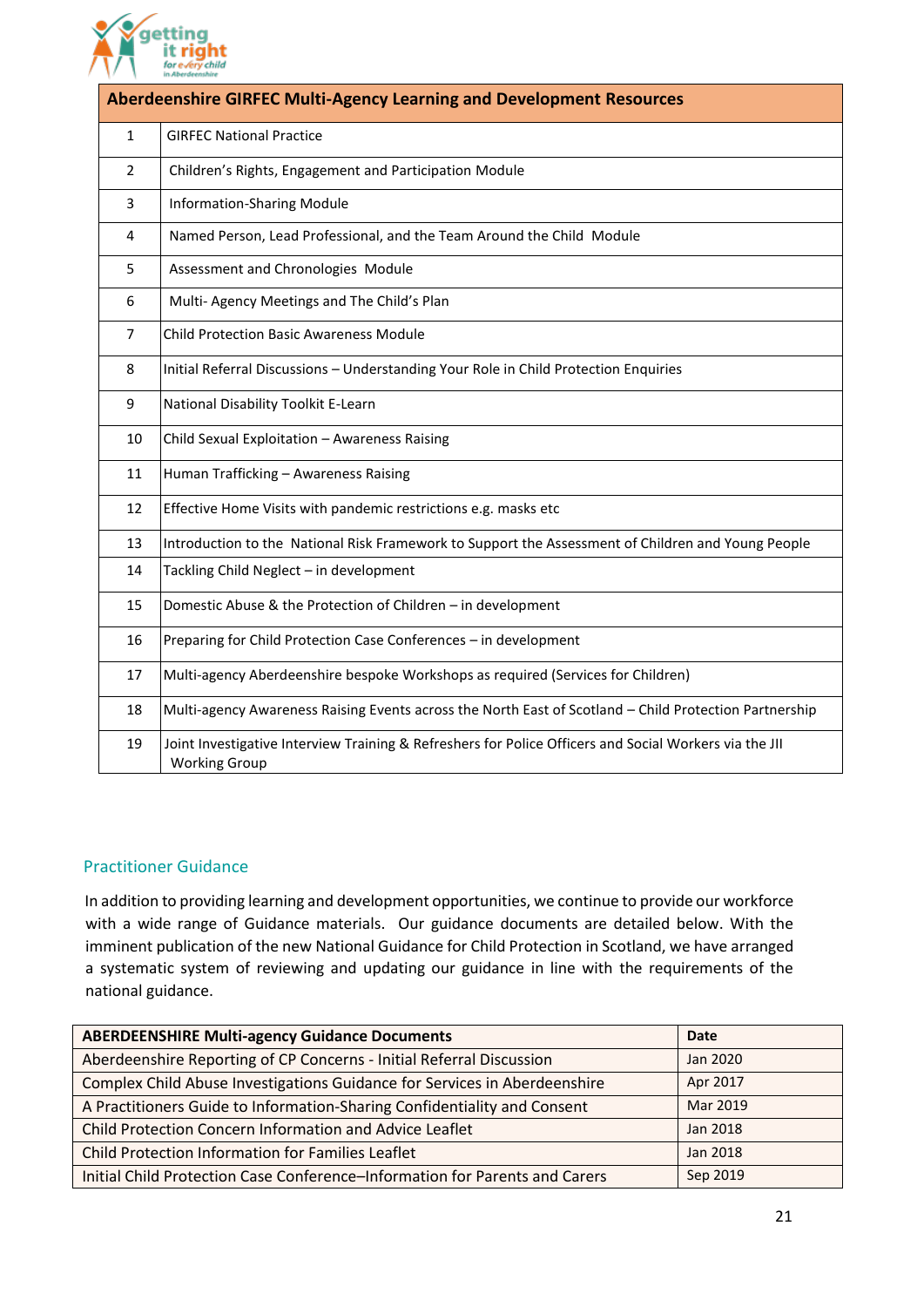

| Aberdeenshire Practitioners Guidance-Attending Child Protection Case        | Sep 2019            |  |  |
|-----------------------------------------------------------------------------|---------------------|--|--|
| Conferences                                                                 |                     |  |  |
| Aberdeenshire CPCC Decision Making PRACTICE NOTE                            | Nov 2019            |  |  |
| Aberdeenshire Practitioners Guidance-What is Child-Sexual Exploitation -    | Sep 2019            |  |  |
| Domestic Abuse and the Protection of Children MA Guidance - Jul 18          | <b>Jul 2018</b>     |  |  |
| Working with uncooperative families                                         | <b>Under Review</b> |  |  |
| Multi-agency guidance for working with Young People who are sexually active | Aug 2019            |  |  |
| Vulnerable pregnancy protocol                                               | <b>Under Review</b> |  |  |
| -Working with Children and Young People Displaying Harmful Sexual Behaviour | Jan 2019            |  |  |
| -Aberdeenshire Whole Systems Approach Guidance -                            | Apr 2017            |  |  |
| -Care and Risk Management (CARM) Planning for Children and Young People     |                     |  |  |
| who present a risk of Serious Harm                                          |                     |  |  |
| Aberdeenshire Home Conditions Assessment Tool                               | Sep 2019            |  |  |
| •Aberdeenshire Home Conditions Assessment Tool – Guidance                   |                     |  |  |
| • Aberdeenshire Home Conditions Assessment Tool (editable / printable)      |                     |  |  |
| •Home Conditions Assessment Tool – Comparing Progress (editable /           |                     |  |  |
| printable)                                                                  |                     |  |  |
| Core Group Guidance                                                         | Dec 2020            |  |  |
| Operational Guidance - Equal Protection from Assault                        | Feb 2021            |  |  |

## Aberdeenshire CPC Priorities for 2020-2023 – Key Child Protection Practice Activities

Aberdeenshire CPC is committed to continuous improvement through quality assurance and self-evaluation and continually strives for excellence which will directly improve the experience, support and outcomes for children and families across Aberdeenshire. Our priorities going forward are:

Child Protection Case Conference Improvement Planning Promotion of and effective use of an Aberdeenshire Neglect Toolkit Engagement with children and their families Developing an action plan on our responses to child exploitation and online safety Missing Children -exploring our return home interviews and practice Evaluation of our Workforce Child Protection Training and Support Implementation of the updated National Child Protection Minimum dataset Implementation of the National Guidance for Child Protection in Scotland 2021 Implementation of the new Scottish Child Interview Model Implementation of the new National Learning Review Guidance